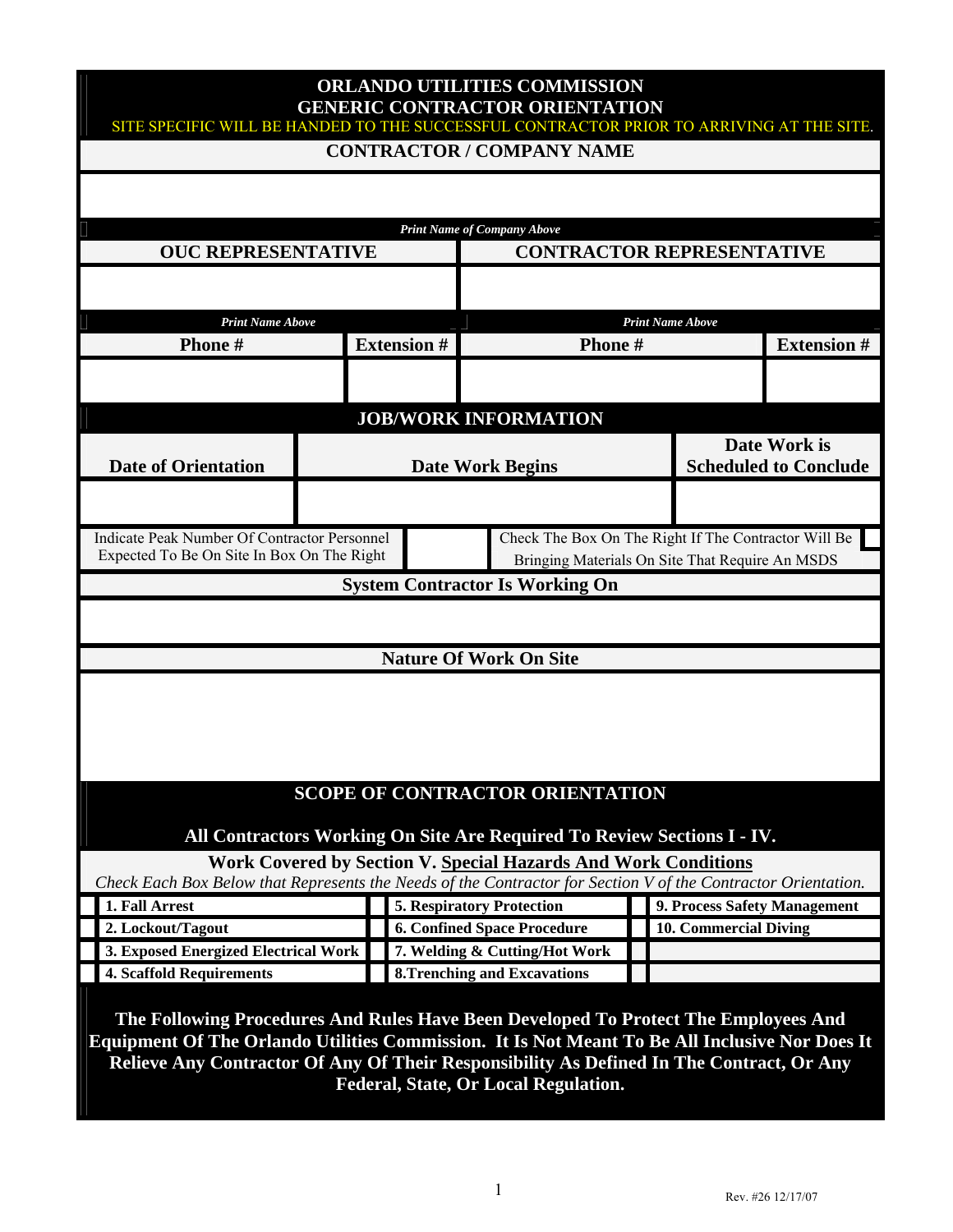#### **AREAS OF SPECIAL CONCERN**

| 2.             |  |  |
|----------------|--|--|
|                |  |  |
| 3.             |  |  |
|                |  |  |
|                |  |  |
|                |  |  |
| 5.             |  |  |
|                |  |  |
| $\mathbf{b}$ . |  |  |

#### **CONTRACTOR EMPLOYEE NOTIFICATION**

The Contractor is responsible for informing their personnel of the above rules, regulations and information. All employees who will be on site to perform work shall sign the Contractor Employee Notification List. Failure to sign the Contractor Employee Notification List may result in removal of the Contractor employee from site.

#### **CONTRACTOR INJURY/ILLNESS REPORTS**

The Contractor shall provide an injury/illness report to OUC for any work related injury/illness that occurs on site within 48 hours of the event causing the injury/illness.

#### **VIOLATIONS**

 1. Violations of the above rules and regulations may result in the employee and/or contractor being removed from the site.

OUC Representative Contractor Representative

#### **EMERGENCY EVACUATION NOTIFICATION**

1. I have read and understand that the Contractor Representatives must provide a completed Contractor Evacuation List to Security before any personnel enter or any work will begin on site located at the main gate Security office.

Contractor Representative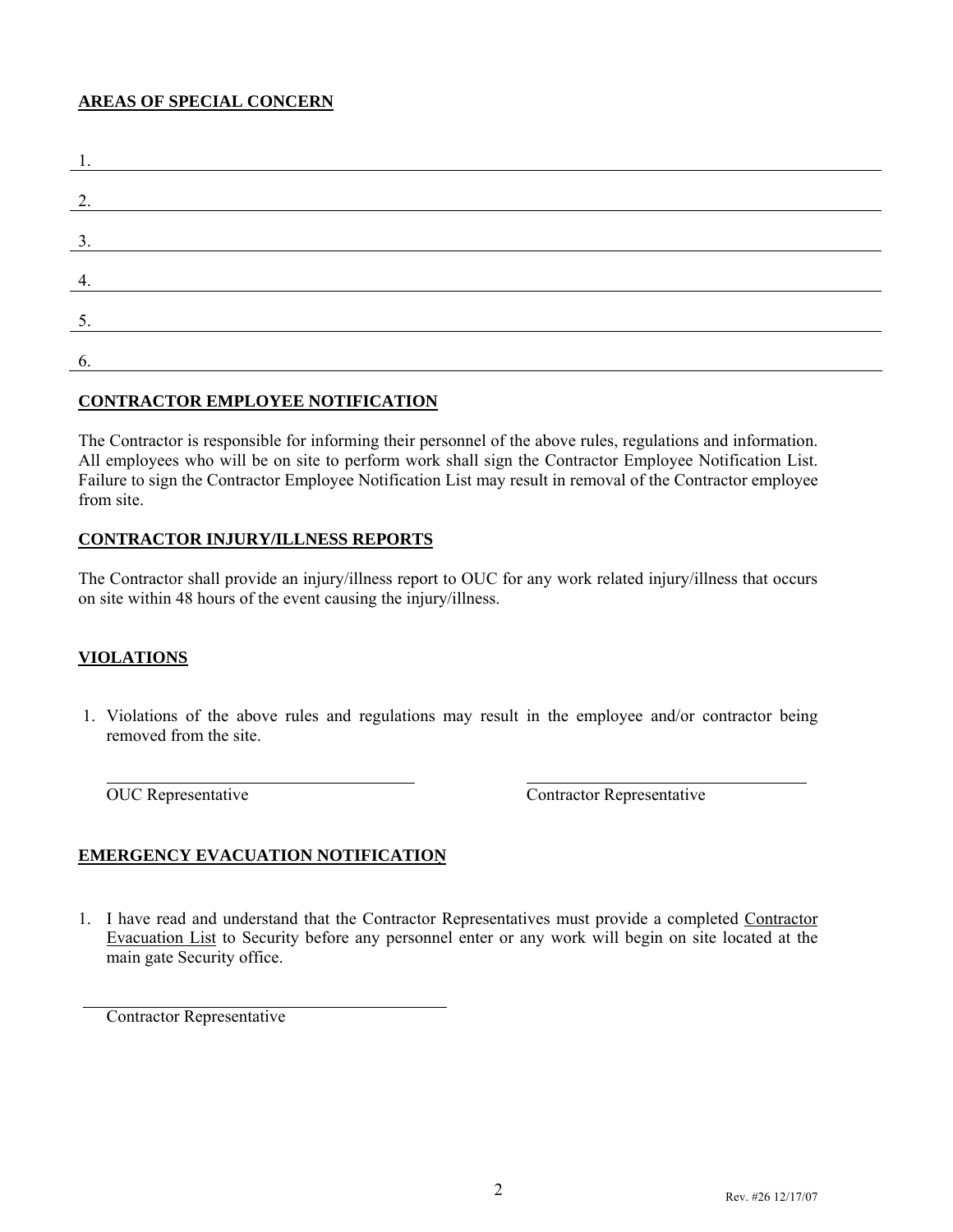#### **CONTRACTOR EMPLOYEE NOTIFICATION LIST**

I have been informed, and understand the rules, regulations and information contained in the Contractor Orientation, and understand violation of these rules may result in my removal from site.

|                   | <b>Print Name</b> | <b>Signature</b> | <b>Date</b> |
|-------------------|-------------------|------------------|-------------|
| $\overline{1}$ .  |                   |                  |             |
| $\overline{2}$ .  |                   |                  |             |
| $\overline{3}$ .  |                   |                  |             |
| $\overline{4}$    |                   |                  |             |
| 5.                |                   |                  |             |
| 6.                |                   |                  |             |
| 7.                |                   |                  |             |
| $\boldsymbol{8}.$ |                   |                  |             |
| 9.                |                   |                  |             |
| 10.               |                   |                  |             |
| $11.$             |                   |                  |             |
| 12.               |                   |                  |             |
| 14.               |                   |                  |             |
| $\overline{15}$ . |                   |                  |             |
| 16.               |                   |                  |             |
| 17.               |                   |                  |             |
| 18.               |                   |                  |             |
| 19.               |                   |                  |             |
| 20.               |                   |                  |             |
| $\overline{21}$ . |                   |                  |             |
| 22.               |                   |                  |             |
| 23.               |                   |                  |             |
| 24.               |                   |                  |             |
| 25.               |                   |                  |             |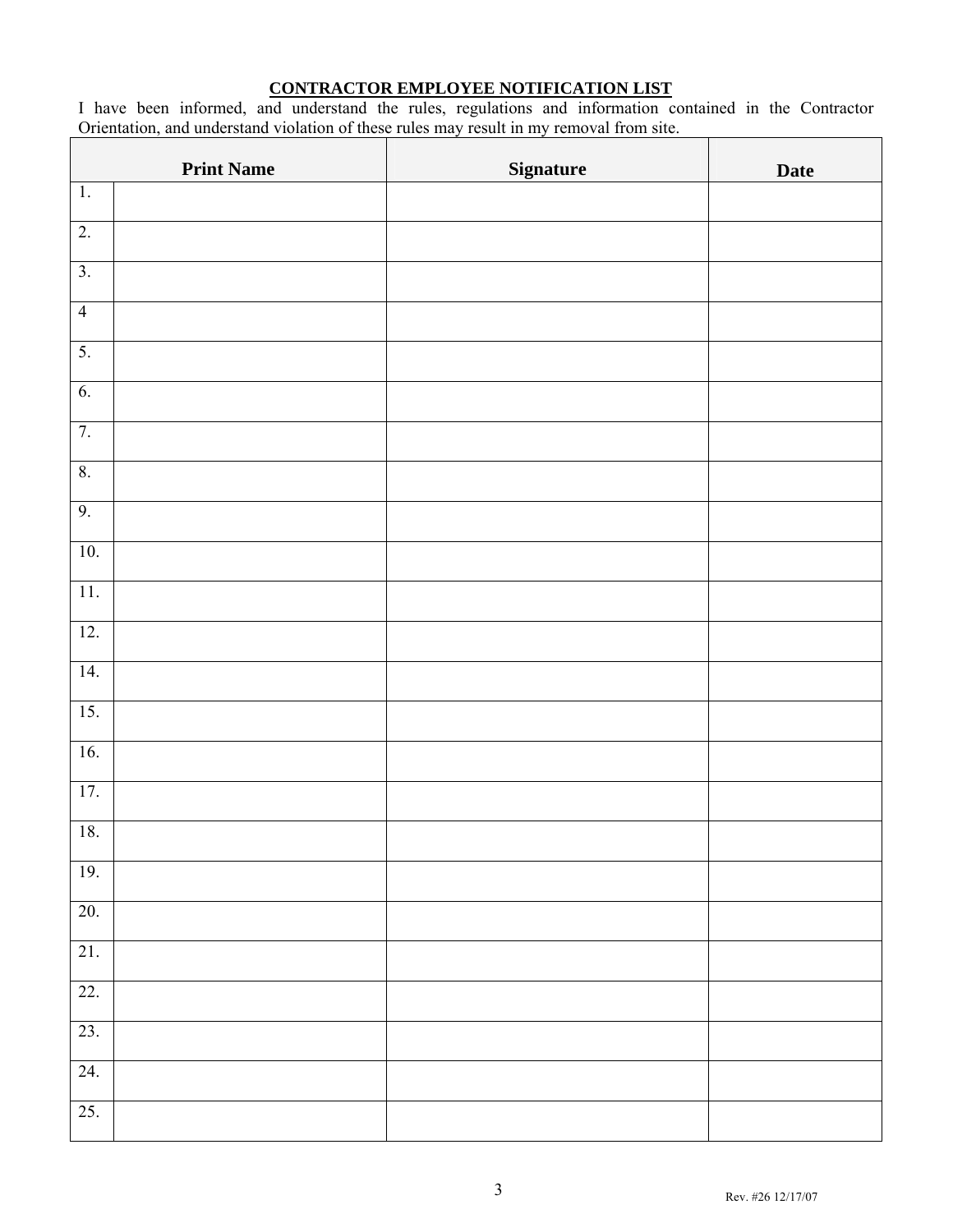### **Competent and Qualified Person Designation Explanation**

#### **Definitions:**

**Competent Person** - means one who is capable of identifying existing and predictable hazards in the surroundings or working conditions which are unsanitary, hazardous, or dangerous to employees, **AND**  who has the authorization to take prompt corrective measures to eliminate them.

**Qualified Person** - means one who, by possession of a recognized degree, certificate, or professional standing, or who by extensive knowledge, training and experience, has successfully demonstrated his/her ability to solve or resolve problems relating to the subject matter, the work or the project. **Note:** Generally speaking, a "Qualified Person" is considered to have a higher level of expertise than a "Competent Person".

#### **Explanation of Competent and Qualified Form:**

29 CFR 1926 and 29 CFR 1910 (OSHA) requires your company to provide Competent Persons and/or Qualified Persons for various types of work. The **Competent and Qualified Form** has multiple boxes to be checked indicating the person(s) designated as "Competent/Qualified Person" for your company, depending on the scope of work. By checking each appropriate box as "Competent/Qualified Person" on the **Competent and Qualified Form** you are also indicating the person named has met any OSHA requirements for performing duties at this level of responsibility and has the authority to take prompt corrective measures to eliminate hazards and enforce safety rules for your company. Some of the check boxes on the **Competent and Qualified Form** may not have a specific OSHA regulation that mentions a "Competent or Qualified Person", however, this form is used to ensure OUC contacts the person(s) with the appropriate training and authority to take the actions necessary for the safety of your company's employees. While OUC does not require documentation prior to beginning work on site, OUC reserves the right to request documentation of the training and qualifications of those personnel designated as "Competent/Qualified Person" on the **Competent and Qualified Form** should plant management deem it necessary at a later date.

#### **Example:**

The ABC Construction Company will be replacing underground water piping attached to the potable water tank. Their work will require Lockout/Tagout, Confined Space Work, Welding & Cutting and Excavation while on site.

| Name of Competent/Qualified Person:                                   | John Doe                         |                        |
|-----------------------------------------------------------------------|----------------------------------|------------------------|
| 1. Fall Arrest                                                        | <b>5. Respiratory Protection</b> | 9. Hazardous Materials |
| 2. Lockout/Tagout                                                     | 6. Confined Space Procedure      | 10. Commercial Diving  |
| 3. Exposed Energized Electrical Work 7. Welding $\&$ Cutting/Hot Work |                                  | 11. Other              |
| 4. Scaffold Requirements                                              | 8. Trenching and Excavations     |                        |

The Contractor Representative prints the name of the person(s) on the form who is to be the "Competent or Qualified Person" and checks each item in their scope of work for which they will be the "Competent or Qualified Person", if one person is to be the sole "Competent or Qualified Person", then the contractor should have each item in their scope of work check under his name. If multiple personnel, or personnel with varying qualifications are needed, write the name of the "Competent or Qualified Person" in the space provided and check only those items in the scope of work for which they will be the "Competent or Qualified Person".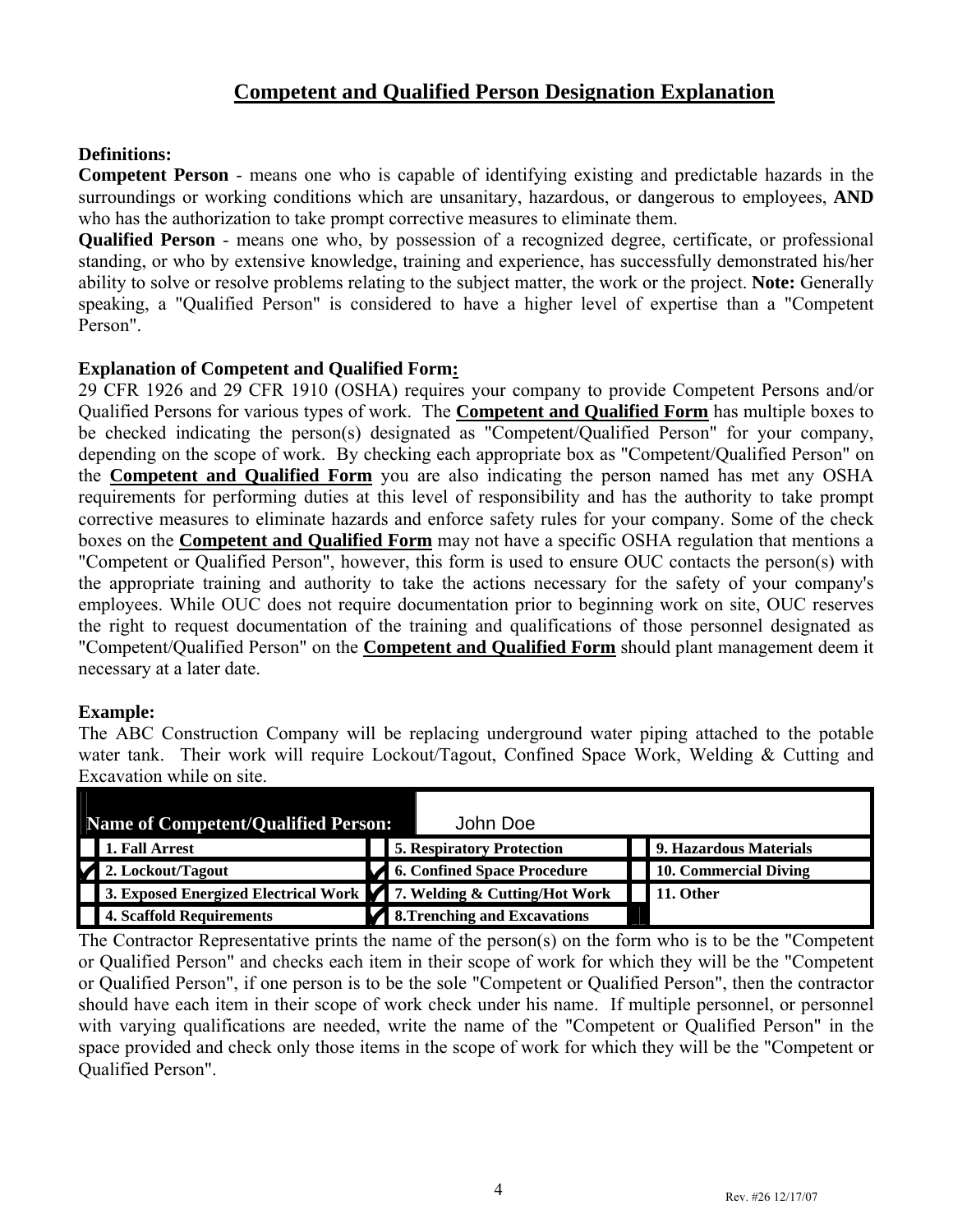# **Competent and Qualified Form**

**Based upon their training and experience, the following personnel have the authority of a Competent/Qualified Person Representative for the specific types of work noted by the check marks in the table below.** 

|                                            |                                                                                                                                                                                                                                                                                                                                                                                                                                                                                                   |                                     | 9. Hazardous Materials                                                                                                                                                                                                                                                                                                                                                                                                                                                                                                                                                                                                                                                                                                                                                                                                                  |  |  |
|--------------------------------------------|---------------------------------------------------------------------------------------------------------------------------------------------------------------------------------------------------------------------------------------------------------------------------------------------------------------------------------------------------------------------------------------------------------------------------------------------------------------------------------------------------|-------------------------------------|-----------------------------------------------------------------------------------------------------------------------------------------------------------------------------------------------------------------------------------------------------------------------------------------------------------------------------------------------------------------------------------------------------------------------------------------------------------------------------------------------------------------------------------------------------------------------------------------------------------------------------------------------------------------------------------------------------------------------------------------------------------------------------------------------------------------------------------------|--|--|
|                                            |                                                                                                                                                                                                                                                                                                                                                                                                                                                                                                   |                                     | <b>10. Commercial Diving</b>                                                                                                                                                                                                                                                                                                                                                                                                                                                                                                                                                                                                                                                                                                                                                                                                            |  |  |
|                                            |                                                                                                                                                                                                                                                                                                                                                                                                                                                                                                   |                                     | 11. Other                                                                                                                                                                                                                                                                                                                                                                                                                                                                                                                                                                                                                                                                                                                                                                                                                               |  |  |
|                                            |                                                                                                                                                                                                                                                                                                                                                                                                                                                                                                   |                                     |                                                                                                                                                                                                                                                                                                                                                                                                                                                                                                                                                                                                                                                                                                                                                                                                                                         |  |  |
|                                            |                                                                                                                                                                                                                                                                                                                                                                                                                                                                                                   |                                     |                                                                                                                                                                                                                                                                                                                                                                                                                                                                                                                                                                                                                                                                                                                                                                                                                                         |  |  |
|                                            |                                                                                                                                                                                                                                                                                                                                                                                                                                                                                                   |                                     |                                                                                                                                                                                                                                                                                                                                                                                                                                                                                                                                                                                                                                                                                                                                                                                                                                         |  |  |
| 1. Fall Arrest                             |                                                                                                                                                                                                                                                                                                                                                                                                                                                                                                   |                                     | 9. Hazardous Materials                                                                                                                                                                                                                                                                                                                                                                                                                                                                                                                                                                                                                                                                                                                                                                                                                  |  |  |
|                                            |                                                                                                                                                                                                                                                                                                                                                                                                                                                                                                   |                                     | 10. Commercial Diving                                                                                                                                                                                                                                                                                                                                                                                                                                                                                                                                                                                                                                                                                                                                                                                                                   |  |  |
|                                            |                                                                                                                                                                                                                                                                                                                                                                                                                                                                                                   |                                     | 11. Other                                                                                                                                                                                                                                                                                                                                                                                                                                                                                                                                                                                                                                                                                                                                                                                                                               |  |  |
|                                            |                                                                                                                                                                                                                                                                                                                                                                                                                                                                                                   |                                     |                                                                                                                                                                                                                                                                                                                                                                                                                                                                                                                                                                                                                                                                                                                                                                                                                                         |  |  |
|                                            |                                                                                                                                                                                                                                                                                                                                                                                                                                                                                                   |                                     |                                                                                                                                                                                                                                                                                                                                                                                                                                                                                                                                                                                                                                                                                                                                                                                                                                         |  |  |
|                                            |                                                                                                                                                                                                                                                                                                                                                                                                                                                                                                   | <b>5. Respiratory Protection</b>    | 9. Hazardous Materials                                                                                                                                                                                                                                                                                                                                                                                                                                                                                                                                                                                                                                                                                                                                                                                                                  |  |  |
|                                            |                                                                                                                                                                                                                                                                                                                                                                                                                                                                                                   | <b>6. Confined Space Procedure</b>  | 10. Commercial Diving                                                                                                                                                                                                                                                                                                                                                                                                                                                                                                                                                                                                                                                                                                                                                                                                                   |  |  |
|                                            |                                                                                                                                                                                                                                                                                                                                                                                                                                                                                                   |                                     | 11. Other                                                                                                                                                                                                                                                                                                                                                                                                                                                                                                                                                                                                                                                                                                                                                                                                                               |  |  |
|                                            |                                                                                                                                                                                                                                                                                                                                                                                                                                                                                                   |                                     |                                                                                                                                                                                                                                                                                                                                                                                                                                                                                                                                                                                                                                                                                                                                                                                                                                         |  |  |
| <b>Name of Competent/Qualified Person:</b> |                                                                                                                                                                                                                                                                                                                                                                                                                                                                                                   |                                     |                                                                                                                                                                                                                                                                                                                                                                                                                                                                                                                                                                                                                                                                                                                                                                                                                                         |  |  |
|                                            |                                                                                                                                                                                                                                                                                                                                                                                                                                                                                                   |                                     | 9. Hazardous Materials                                                                                                                                                                                                                                                                                                                                                                                                                                                                                                                                                                                                                                                                                                                                                                                                                  |  |  |
|                                            |                                                                                                                                                                                                                                                                                                                                                                                                                                                                                                   |                                     | 10. Commercial Diving                                                                                                                                                                                                                                                                                                                                                                                                                                                                                                                                                                                                                                                                                                                                                                                                                   |  |  |
|                                            |                                                                                                                                                                                                                                                                                                                                                                                                                                                                                                   |                                     | 11. Other                                                                                                                                                                                                                                                                                                                                                                                                                                                                                                                                                                                                                                                                                                                                                                                                                               |  |  |
|                                            |                                                                                                                                                                                                                                                                                                                                                                                                                                                                                                   |                                     |                                                                                                                                                                                                                                                                                                                                                                                                                                                                                                                                                                                                                                                                                                                                                                                                                                         |  |  |
|                                            |                                                                                                                                                                                                                                                                                                                                                                                                                                                                                                   |                                     |                                                                                                                                                                                                                                                                                                                                                                                                                                                                                                                                                                                                                                                                                                                                                                                                                                         |  |  |
| 1. Fall Arrest                             |                                                                                                                                                                                                                                                                                                                                                                                                                                                                                                   | <b>5. Respiratory Protection</b>    | 9. Hazardous Materials                                                                                                                                                                                                                                                                                                                                                                                                                                                                                                                                                                                                                                                                                                                                                                                                                  |  |  |
| 2. Lockout/Tagout                          |                                                                                                                                                                                                                                                                                                                                                                                                                                                                                                   | <b>6. Confined Space Procedure</b>  | 10. Commercial Diving                                                                                                                                                                                                                                                                                                                                                                                                                                                                                                                                                                                                                                                                                                                                                                                                                   |  |  |
|                                            |                                                                                                                                                                                                                                                                                                                                                                                                                                                                                                   |                                     | 11. Other                                                                                                                                                                                                                                                                                                                                                                                                                                                                                                                                                                                                                                                                                                                                                                                                                               |  |  |
| <b>4. Scaffold Requirements</b>            |                                                                                                                                                                                                                                                                                                                                                                                                                                                                                                   | <b>8. Trenching and Excavations</b> |                                                                                                                                                                                                                                                                                                                                                                                                                                                                                                                                                                                                                                                                                                                                                                                                                                         |  |  |
|                                            |                                                                                                                                                                                                                                                                                                                                                                                                                                                                                                   |                                     |                                                                                                                                                                                                                                                                                                                                                                                                                                                                                                                                                                                                                                                                                                                                                                                                                                         |  |  |
| 1. Fall Arrest                             |                                                                                                                                                                                                                                                                                                                                                                                                                                                                                                   | <b>5. Respiratory Protection</b>    | 9. Hazardous Materials                                                                                                                                                                                                                                                                                                                                                                                                                                                                                                                                                                                                                                                                                                                                                                                                                  |  |  |
| 2. Lockout/Tagout                          |                                                                                                                                                                                                                                                                                                                                                                                                                                                                                                   | <b>6. Confined Space Procedure</b>  | 10. Commercial Diving                                                                                                                                                                                                                                                                                                                                                                                                                                                                                                                                                                                                                                                                                                                                                                                                                   |  |  |
| 3. Exposed Energized Electrical Work       |                                                                                                                                                                                                                                                                                                                                                                                                                                                                                                   | 7. Welding & Cutting/Hot Work       | 11. Other                                                                                                                                                                                                                                                                                                                                                                                                                                                                                                                                                                                                                                                                                                                                                                                                                               |  |  |
| <b>4. Scaffold Requirements</b>            |                                                                                                                                                                                                                                                                                                                                                                                                                                                                                                   |                                     |                                                                                                                                                                                                                                                                                                                                                                                                                                                                                                                                                                                                                                                                                                                                                                                                                                         |  |  |
|                                            |                                                                                                                                                                                                                                                                                                                                                                                                                                                                                                   |                                     |                                                                                                                                                                                                                                                                                                                                                                                                                                                                                                                                                                                                                                                                                                                                                                                                                                         |  |  |
| <b>Name of Competent/Qualified Person:</b> |                                                                                                                                                                                                                                                                                                                                                                                                                                                                                                   |                                     |                                                                                                                                                                                                                                                                                                                                                                                                                                                                                                                                                                                                                                                                                                                                                                                                                                         |  |  |
| 1. Fall Arrest                             |                                                                                                                                                                                                                                                                                                                                                                                                                                                                                                   | <b>5. Respiratory Protection</b>    | 9. Hazardous Materials                                                                                                                                                                                                                                                                                                                                                                                                                                                                                                                                                                                                                                                                                                                                                                                                                  |  |  |
| 2. Lockout/Tagout                          |                                                                                                                                                                                                                                                                                                                                                                                                                                                                                                   | <b>6. Confined Space Procedure</b>  | 10. Commercial Diving                                                                                                                                                                                                                                                                                                                                                                                                                                                                                                                                                                                                                                                                                                                                                                                                                   |  |  |
| 3. Exposed Energized Electrical Work       |                                                                                                                                                                                                                                                                                                                                                                                                                                                                                                   | 7. Welding & Cutting/Hot Work       | 11. Other                                                                                                                                                                                                                                                                                                                                                                                                                                                                                                                                                                                                                                                                                                                                                                                                                               |  |  |
|                                            | 1. Fall Arrest<br>2. Lockout/Tagout<br>3. Exposed Energized Electrical Work<br><b>4. Scaffold Requirements</b><br>2. Lockout/Tagout<br>3. Exposed Energized Electrical Work<br><b>4. Scaffold Requirements</b><br>1. Fall Arrest<br>2. Lockout/Tagout<br>3. Exposed Energized Electrical Work<br><b>4. Scaffold Requirements</b><br>1. Fall Arrest<br>2. Lockout/Tagout<br>3. Exposed Energized Electrical Work<br><b>4. Scaffold Requirements</b><br><b>3. Exposed Energized Electrical Work</b> |                                     | <b>Name of Competent/Qualified Person:</b><br><b>5. Respiratory Protection</b><br><b>6. Confined Space Procedure</b><br>7. Welding & Cutting/Hot Work<br><b>8. Trenching and Excavations</b><br><b>Name of Competent/Qualified Person:</b><br><b>5. Respiratory Protection</b><br><b>6. Confined Space Procedure</b><br>7. Welding & Cutting/Hot Work<br><b>8. Trenching and Excavations</b><br><b>Name of Competent/Qualified Person:</b><br>7. Welding & Cutting/Hot Work<br><b>8. Trenching and Excavations</b><br><b>5. Respiratory Protection</b><br><b>6. Confined Space Procedure</b><br>7. Welding & Cutting/Hot Work<br><b>8. Trenching and Excavations</b><br><b>Name of Competent/Qualified Person:</b><br>7. Welding & Cutting/Hot Work<br><b>Name of Competent/Qualified Person:</b><br><b>8.Trenching and Excavations</b> |  |  |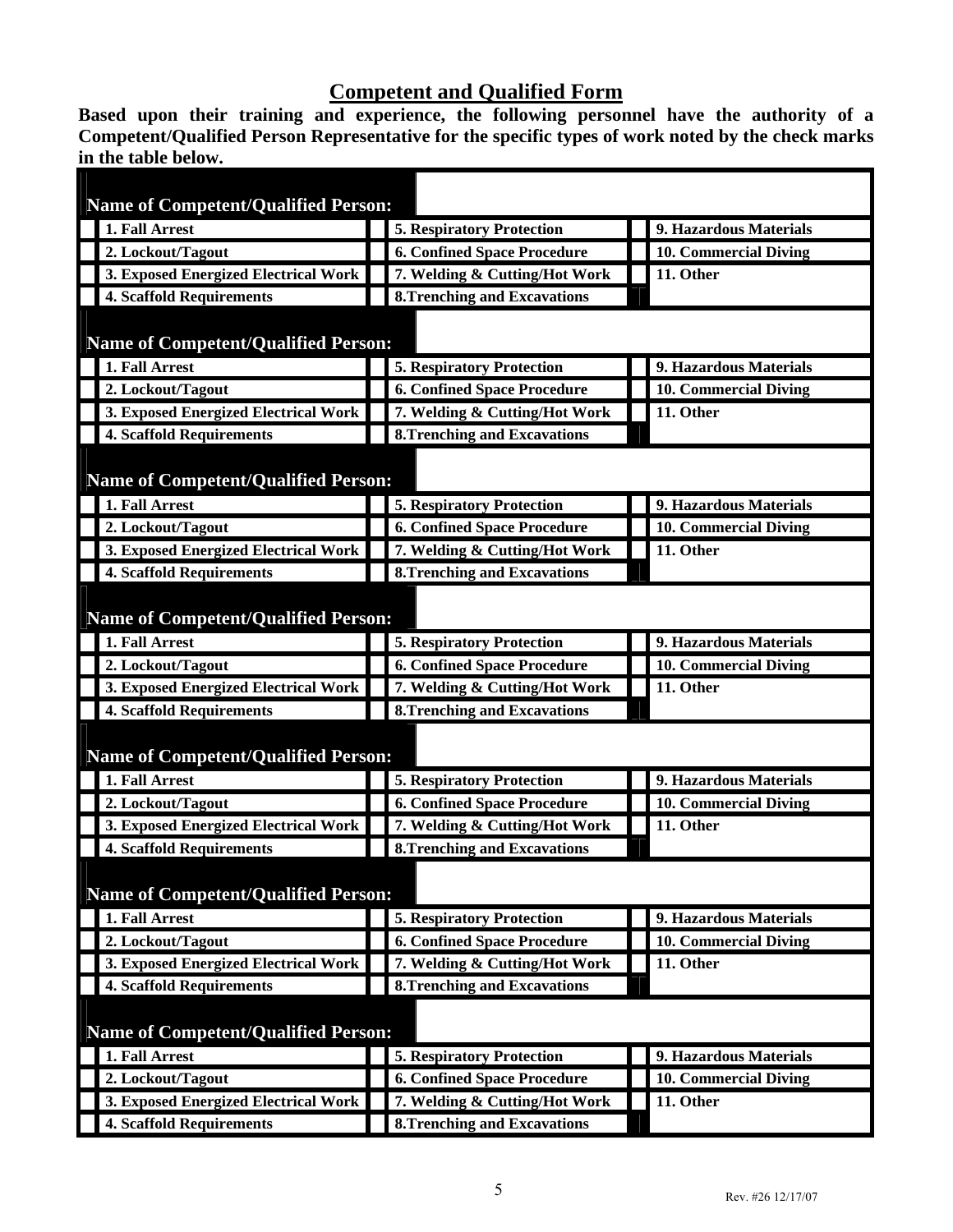#### **CONTRACTOR EVACUATION LIST**

CONTRACTOR/COMPANY:

DATE ENTERING SITE:

DATE LEAVING SITE:

The following Supervisor will account all personnel during an Emergency Evacuation that work for the above named Contractor.

1. <u>2000 - 2000 - 2000 - 2000 - 2000 - 2000 - 2000 - 2000 - 2000 - 2000 - 2000 - 2000 - 2000 - 2000 - 2000 - 20</u>

# **This Page Must Go To The Security Office**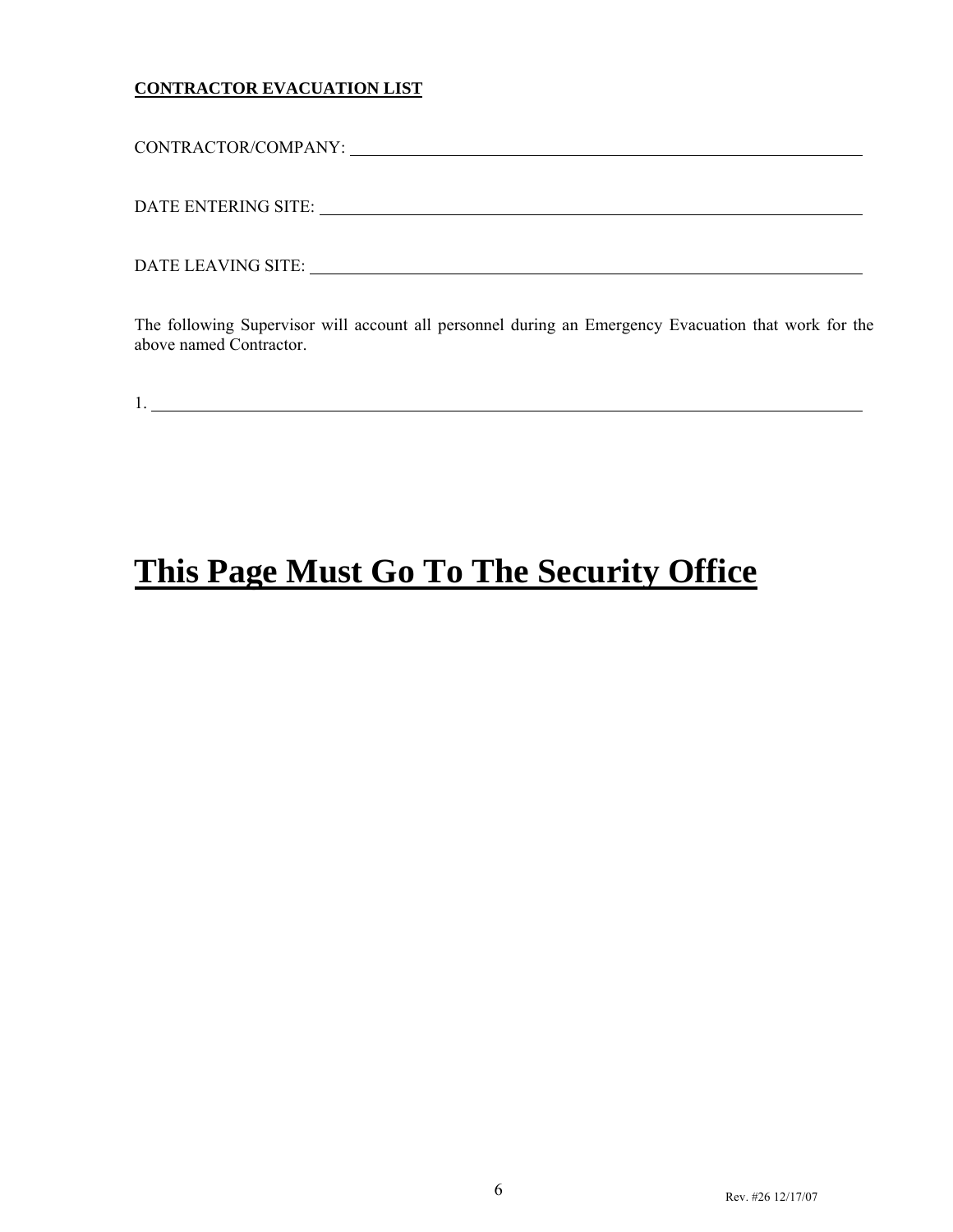# **SAMPLE INFORMATION GUIDE**

**(Site Specific Guides will be handed to the contractor when first reporting to the project)** 

# **EMERGENCY #**

#### **OUC REPRESENTATIVE EXT**. #

#### **AREA SUPERVISOR EXT.**

#### **PLANT PAGING SYSTEM**.

#### **EVACUATION AREA(S):**

PRIMARY =Site Specific. SECONDARY = Site Specific

#### **EMERGENCY PROCEDURES:**

- 1. Medical, Fire and Other Plant Emergencies
	- A. For medical, fire and other plant emergencies the Control Room shall be notified using the OUC emergency telephone number
		- The person making the call should be prepared to relay the following information:
			- Type of emergency
			- Location of emergency
			- Severity of emergency
			- Name of caller and telephone number call is being made from
	- B. The person making the call shall not break communication until directed to by the Control Room.
	- C. Medical and chemical emergencies will be announced over the Public Address system in conjunction with three two (2) second tones of the alarm system. Do not evacuate when the three two-second tones are used.

#### 2. Evacuation Plan

- A. In the event a plant evacuation is required an alarm will be sounded (site specific). In between each alarm a verbal announcement will inform all personnel as to the nature of the emergency. Regardless of the verbal announcement, personnel shall evacuate upon hearing the alarm and report to their evacuation areas. Regardless of where a fire is located all personnel must report to their evacuation areas when the alarm is sounded.
- B. Outside contractor personnel shall assemble at Site Specific.
- C. Supervisors shall be responsible to account for their personnel in the assigned areas. A Contractor Evacuation List will be provided by the Contractor Representatives to Security prior to any personnel beginning work or entering the site. The Contractor Representative will also insure that all of the Contractor's personnel entering the site are informed of their evacuation area. Site Security shall drive to each evacuation area and check in with each Supervisor. Supervisors shall inform Security of any missing persons.
- D. During the emergency use of the paging system, OUC radios, or calls to the Control Room should be limited to only those calls concerning additional information about the current emergency, or to report a new emergency. An "all clear" will be sounded when normal communications may resume.
- E. Personnel shall remain at their assembly areas until released by the OUC designee in charge of the emergency scene.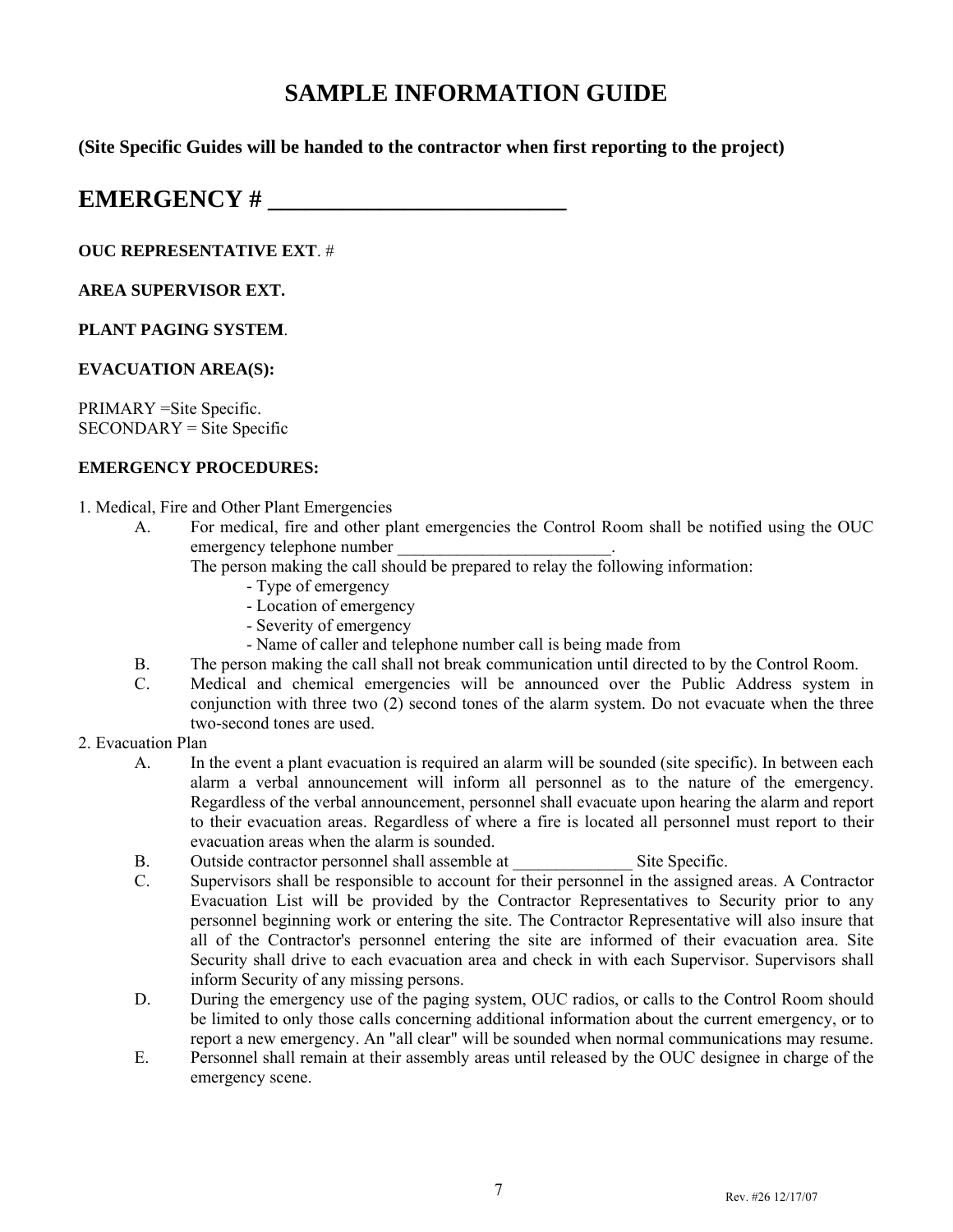# **I. SECURITY**

#### 1. **Identification and Access**

- A. Authorization for any Contractor, or person to enter to the site, or to remain on site, can be denied solely at the discretion of the Management or the designated OUC Representative.
- B. All Contractor employees will provide photographic identification to Security as requested upon entering or exiting.
- C. All Contractor employees shall be required to wear an identification badge. The badge shall be worn in plain view on the upper part of the body.
- D. No employee shall enter any electrical enclosure or substation without prior approval.
- E. Contractor Employees shall only be allowed in pre-approved areas.
- F. The use of the plant restroom facilities shall be prohibited unless prior arrangements have been made.
- G. Smoking shall only be allowed in designated areas.

#### 2. **Materials and Equipment**

- A. Property removal forms are required to take any material or equipment off site. They shall be signed by the appropriate OUC Supervisor.
- B. The following are specifically prohibited on site: Firearms or other deadly weapons, explosives or fireworks, alcoholic beverages, narcotics or non-prescription drugs, pets, open fires, posting of unauthorized signs.
- C. All vehicles and equipment entering the site are subject to search by Security or other personnel designated by OUC. OUC reserves the right to forbid access to any vehicle, as well as the driver and occupants of any vehicle that is not searched or has deficiencies that may impair the safety of the vehicle or equipment.
- D. Material and equipment shall be stored only in pre-approved areas. Unless prior approval is obtained, the use of OUC trash bins, dumpsters, etc., is not allowed. Contractors must make arrangements for storage and removal of all waste products or trash.
- E. The use of cameras or video equipment shall be prohibited unless prior arrangements have been made.

### **II. HAZARDOUS MATERIALS ON SITE**

#### 1. **Location of Extremely Hazardous Materials**

- A. The following Extremely Hazardous Materials are found on site in some OUC facilities:
	- 1. Anhydrous Ammonia
	- 2. Asbestos
	- 3. Biocide
	- 4. Chlorine
	- 5. Hydrogen
	- 6. Liquid Nitrogen
	- 7. Radioactive Materials
	- 8. Sodium Hydroxide
	- 9. Sulfuric Acid
- B. All Contractor personnel working on site must be aware of the presence and hazards of these materials. Any personnel working in the immediate area must be notified of the appropriate actions to take in an emergency involving these materials. The actions to be taken are:
	- 1. Exit the area immediately.
	- 2. Notify the Control Room using the **Emergency Procedures** noted in the **Emergency Procedures** section of this document.
	- 3. Follow the directions given by OUC personnel as to evacuation, etc.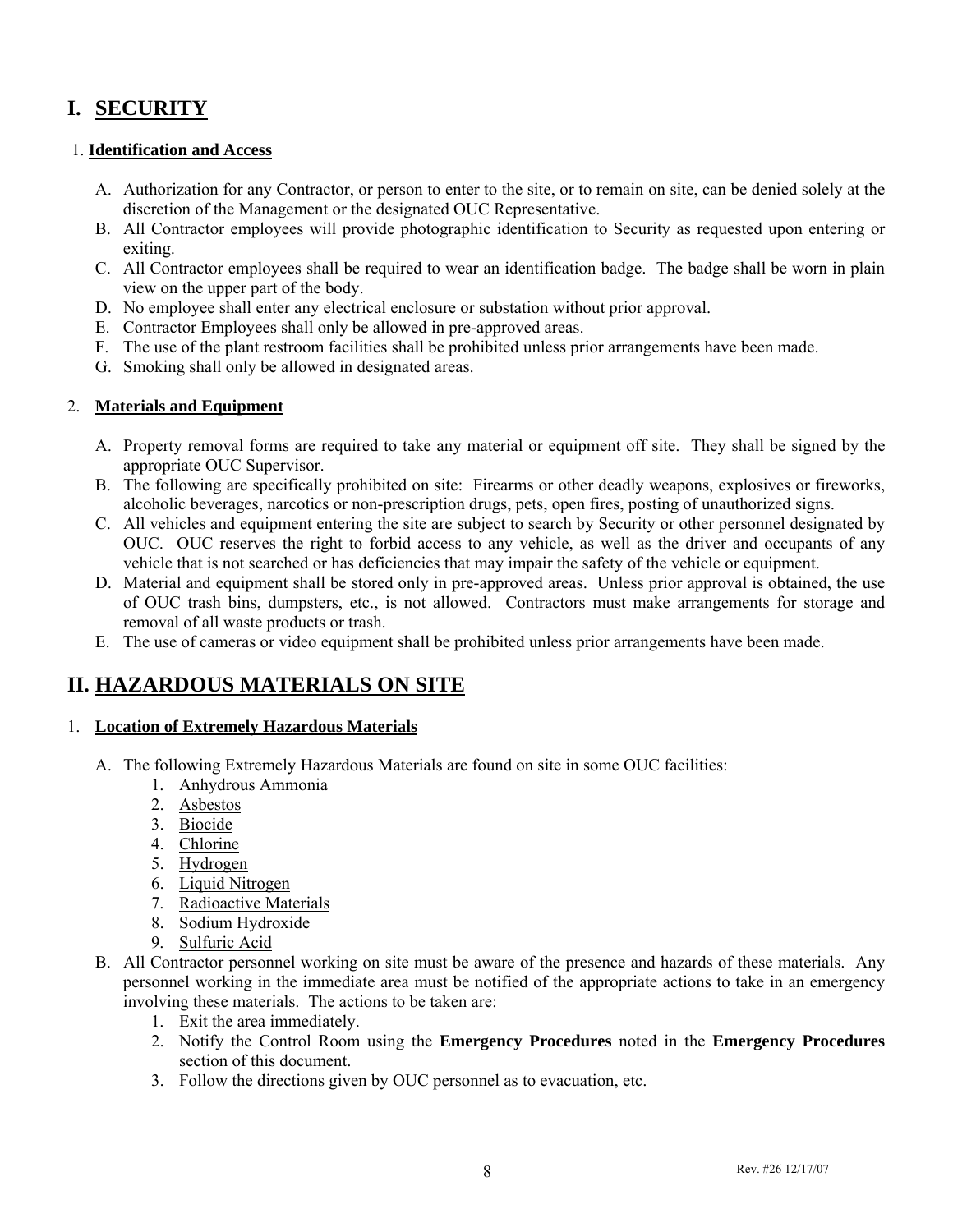- C. **Contractors whose scope of work will include performing maintenance, repair, renovation or specialty work on any system involving extremely hazardous materials shall perform a Job Hazard Analysis (JHA) for the work to be performed in conjunction with OUC personnel.**
- D. Contractors bringing hazardous or toxic materials on site shall provide, upon request, an emergency plan for any spill/release of the material they are using, and the appropriate training records for the type of work of the personnel are expected to perform.
- E. **Potable (Drinking) Water and Re-Use Water** *(Stanton Energy Center)*
	- 1. The only water that is acceptable for drinking on site is the following:
		- a. Spigots found at sinks in offices or restrooms.
		- b. Spigots found at sinks inside kitchens.
		- c. Drinking fountains.

#### **DO NOT DRINK FROM ANY OTHER SOURCE OF WATER**

- 2. Emergency Eyewash/Showers use potable water supplies, but it is not recommended they be used for drinking unless thoroughly flushed.
- 3. All plant Service Water and Fire Water is Re-Use water. This includes all outlets in the plant environment. The Re-Use water is treated wastewater from a local Orange County sewage treatment plant. Water reuse involves taking domestic wastewater, giving it a high degree of treatment, and using the resulting high-quality reclaimed water for a new, beneficial purpose. Extensive treatment and disinfection ensure that public health and environmental quality are protected. The treatment of wastewater prevents it from being considered a hazard for incidental contact. However, **Re-Use Water is not considered suitable for drinking, or hygiene activities such as washing the face, hands, etc.** When prolonged contact is likely to occur, rubber gloves, rain suits etc. should be used.

### **III. EMERGENCY PROCEDURES**

#### 1. **Medical, Fire and Other Plant Emergencies**

- A. For medical, fire and other emergencies the appropriate OUC personnel (defined by OUC at beginning of the project) be notified using the company phone system.
	- 1. The person making the call should be prepared to relay the following information:
		- Type of emergency.
		- Location of emergency.
		- Severity of emergency.
		- Name of caller and telephone number call is being made from.
	- 2. The person making the call shall not break communication until directed to by the OUC person. Depending on the OUC location Medical and chemical emergencies may be announced over the Public Address system in conjunction with three two (2) second tones of the alarm system. Do not evacuate when the three two-second tones are used.

#### B. **Evacuation Plan**

1. Some of the OUC locations have developed evacuation plans. They will be given to the contractor when they first arrive at the site.

### **IV. GENERAL SAFETY**

#### 1. **Work Apparel and Hearing Protection**

- A. Hardhats and safety glasses shall be worn at all times (except while in air-conditioned areas or vehicles with enclosed cabs).
- B. Good leather work shoes or boots shall be worn. Athletic and open toed shoes shall not be allowed.
- **Exception:** Athletic style shoes which meet the requirements and specifications established in the American Standard Safety Requirements for Foot Protection ANSI *Z41-1991 may be worn*.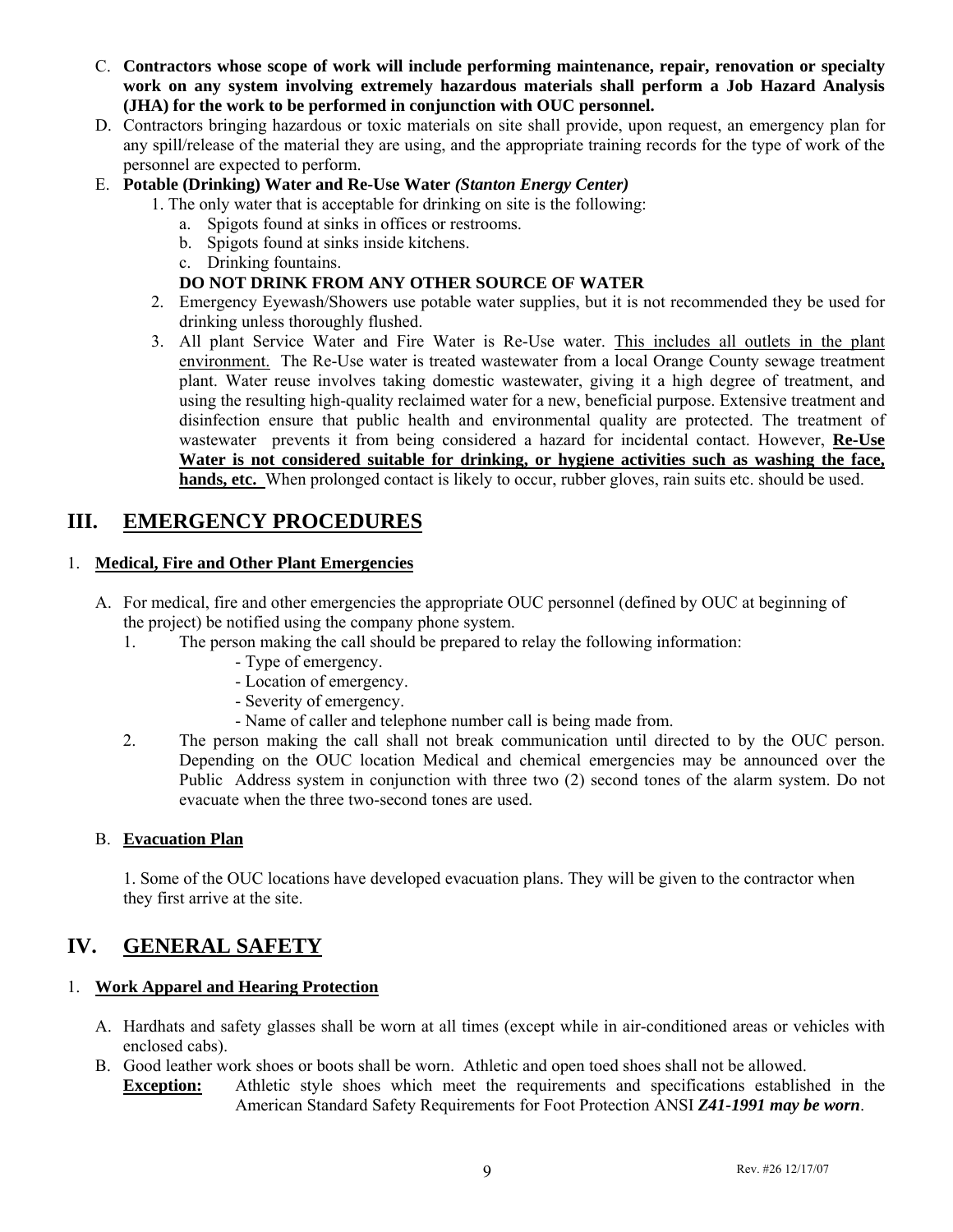- C. Shirts covering the full trunk and upper arm shall be worn. Cut off jeans or shorts shall not be allowed. Minimum acceptable apparel is considered a Cotton Tee-Shirt and Cotton Pants. Personnel who may be exposed to arcs or flames shall not wear apparel that may increase their injuries in an accident. Further guidelines for proper apparel for personnel who may be exposed to arcs or flames can be found in 29 CFR 1910.269 and the additional requirements noted in **Section V, Paragraph - 3 Exposed Energized Electrical Work** of this document.
- D. Hearing protection shall be worn while working in excessively noisy areas or when using tools that exceed 90 decibels. Further information on hearing protection requirements may be found in 29 CFR 1910.95.

#### 2. **Vehicular Safety**

- A. Unless otherwise stated, only company owned or rented vehicles will be allowed on site. All contractor employee personal vehicles shall park in the construction parking lot unless otherwise designated.
- B. Personnel riding in the bed of a pickup truck shall not sit above the floor of the bed unless provided with a suitable seat with a backrest that prevents them from falling out of the vehicle. Sitting on the tailgate while the vehicle is in motion is strictly prohibited.
- C. Personnel shall not ride on the running boards, fenders, etc., of any vehicle.
- D. All persons operating motor vehicles must have the appropriate license for the vehicle being operated.
- E. The project speed limit is 15 mph unless otherwise posted.

#### 3. **Housekeeping**

- A. Special attention shall be given to keeping the inside of the structures and surrounding grounds clean and free from trash and debris. Work areas and storage areas shall be continuously cleaned each workday.
- B. All hoses, cables, extension cords, and similar materials shall be located, arranged, grouped and routed overhead so that they will not block any access way or work area, and will permit easy cleaning and maintenance.
- C. Material and supplies shall be stored in an orderly manner to prevent their falling or spreading, and to eliminate tripping and stumbling hazards.
- D. Flammable and combustible liquids shall only be stored, or dispensed, using Underwriters Laboratories or Factory Mutual listed safety containers and only in approved quantities.
- E. Gas or diesel powered vehicles and equipment shall not be allowed in any building unless prior approval has been obtained; a Welding and Cutting Permit is utilized to receive approval.
- F. Upon completion of work, all equipment, material and waste shall be removed from the plant site.
- G. Any operation that produces air contaminants above the permissible exposure limits noted on the Material Safety Data Sheet for the material being used, or above the limits set in Table Z-1-A (29 CFR 1910.1000), shall provide engineering controls to restrict the exposure of air contaminants above the limits to only those personnel working in the immediate area of the work to be performed. The suggested method of protecting the adjacent areas from air contaminants above the limits is a ventilation/exhaust system with tenting if necessary. The exhaust of the system must have the appropriate filter(s) to prevent the air contaminants from producing an exposure above the permissible exposure limits. Other methods of controlling of air contaminant exposure requires approval by the Safety Manager prior to beginning to perform the work.

The need for protecting the adjacent areas from air contaminants shall be assumed unless the Contractor can provide documentation from a Certified Industrial Hygienist that the exposure level is below the permissible exposure limits. Any dust or other contaminant produced from the operation is the Contractor's responsibility, and the Contractor shall ensure it is cleaned/removed upon completion of the work unless prior arrangements have been made.

#### 4. **Hazardous or Toxic Materials**

A. The Contractor shall provide Material Safety Data Sheets covering all hazardous materials furnished under or otherwise associated with the work under this contract in accordance with applicable federal, state and local laws.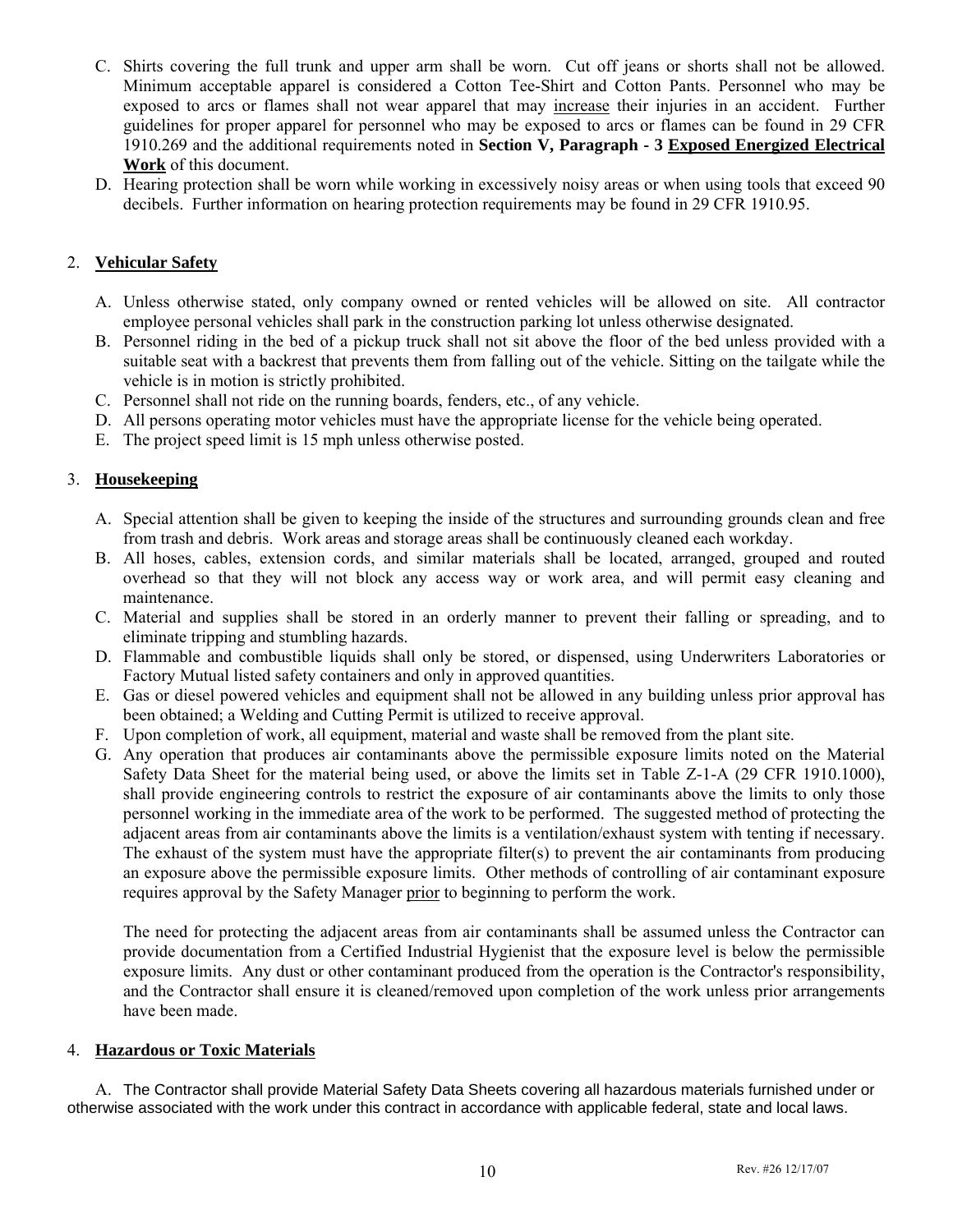- Before entering the site, the contractor must provide a copy of all the Material Safety Data Sheets for the materials that will be used on site to perform their work, or any of their subcontractor's work. Should additional materials be needed after work has begun, the materials must receive approval by OUC and the MSDS must be on site and supplied to OUC before the material is brought on site.
- B. All hazardous and toxic material brought on site, *or generated by the work process*, shall be clearly labeled with the Contractor's name. All containers must have the appropriate labels containing the information on the hazards of the materials. The minimum requirements for day use containers or similar containers that do not have the appropriate manufacturers warning label are: the trade name of the product, a hazard warning such as the NFPA 704 system or H.M.I.S. System.
- C. Hazardous and toxic materials shall only be stored in pre-approved locations.
- D. Contractors are responsible for all hazardous materials or toxic materials brought on site or generated by their work and shall properly dispose of all hazardous and toxic material for which they are responsible at their cost unless prior arrangements are made. Contractors shall immediately report any spills to the appropriate OUC representative.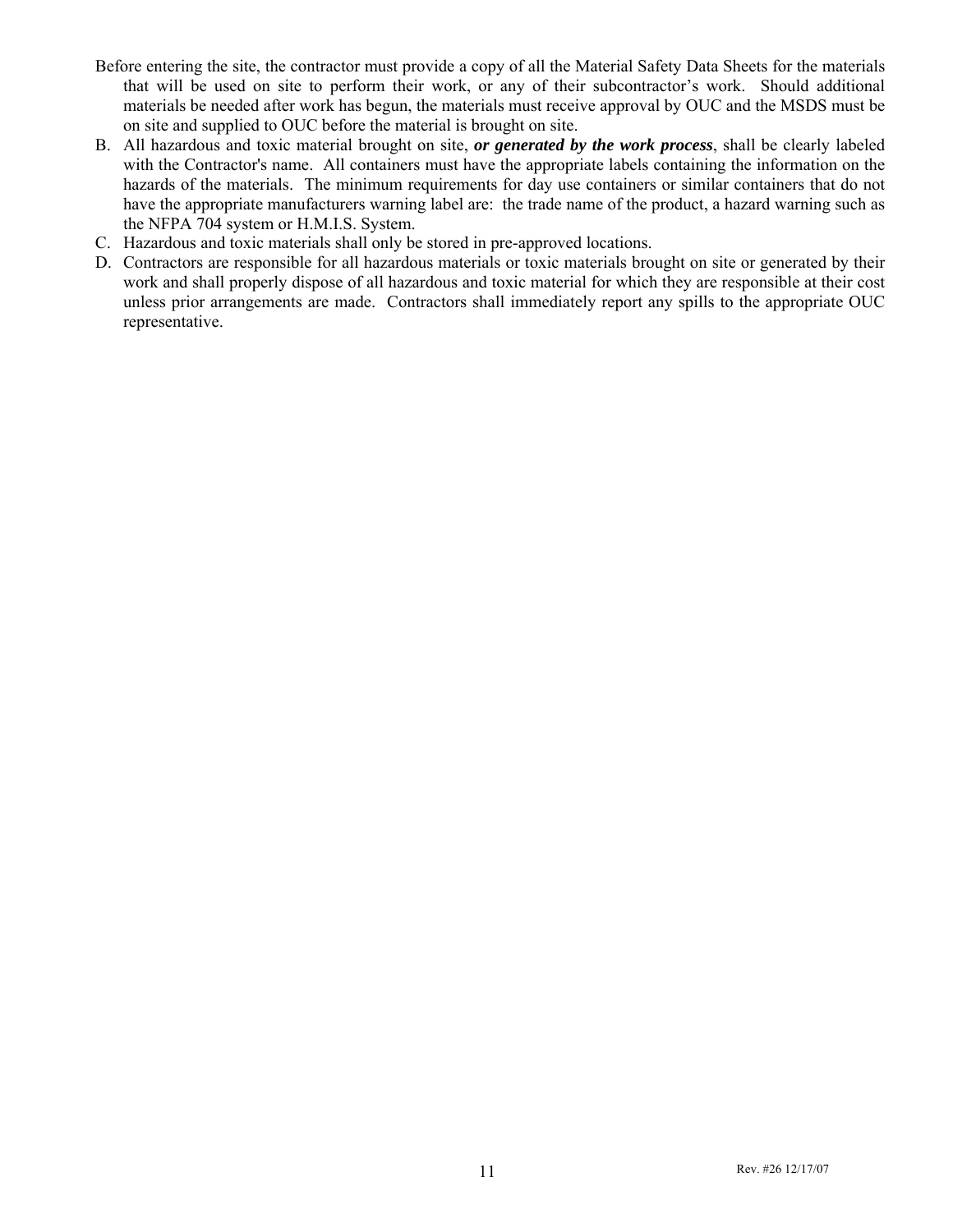#### 5. **Fire Equipment and Fire Hydrants**

- A. Fire equipment and fire hydrants shall not be used unless there is an emergency or unless prior approval has been given.
- B. To prevent hydrant damage when using a fire hydrant, it shall be opened all the way when in use and closed all the way when not in use.
- C. If a plant fire extinguisher is used it shall be turned in to the appropriate OUC representative.

#### 6. **Ladders**

A. All ladders and use of ladders shall comply with 29 CFR 1910.25, 1910.26 and 1910. 27.

B. Site Specific Rules regarding ladders are the following:

- 1. **Portable metal ladders shall not be used.** Exception: Such ladders may be used in specialized work, as high voltage substations, where non-conductive ladders might present a greater hazard. These ladders shall be properly marked.
- 2. Ladders shall not be used as scaffold platforms.
- 3. Boxes, chairs, etc., shall not be used as ladders.
- 4. Portable straight ladders shall be used only if they have non-skid bases.
- 5. When working from a portable ladder, employees shall ensure that the ladder is securely placed, held, tied, or otherwise made secure to prevent slipping or falling.
- 6. Personnel working from portable ladders shall wear fall arrest equipment whenever they are exposed to a fall of 24 feet or more.

#### 7. **Mechanical**

- A. Pulley, gear and similar equipment guards shall be replaced if removed.
- B. No work shall be performed in close proximity to running conveyor belts.
- C. No one shall ride, stand on, or cross over a conveyor.

#### 8. **Cranes, Hoists, Forklifts and Heavy Equipment**

- A. Prior approval must be obtained before using any plant crane, hoist, forklift or heavy equipment.
- B. Only qualified persons shall operate any crane, hoist, forklift or heavy equipment.
- C. All Contractor hoists and cranes must meet the requirements as specified in 29 CFR 1910 and 1926.
- D. Upon request, the Contractor must provide the inspection records of any Contractor supplied hoist or crane to be used on site.
- E. All forklift operators must have a license/certification as being qualified to operate a forklift and a current valid evaluation indicating they have the skills necessary for the type of forklift they will be using.

#### 9. **Area Protection and Access**

- A. Work area protection is the adequate protecting of all employees by the use of suitable barriers, warning signs, lights, flags, flagmen, etc., as the job requires on approaches to work areas, excavations, open manholes, floor holes, etc. Proper work area protection shall be preplanned.
- B. Safe access shall be provided to all work areas.
- C. Any open floor hole with a vertical dimension greater than four (4) feet shall have a suitable barrier with appropriately constructed guardrails, midrails and toeboards, or suitable cover, designed for 2 times the intended load. For short duration jobs, warning tape with signs denoting that 100% Fall Protection is needed, in conjunction with a standby employee to ensure personnel entering the designated area wear the appropriate fall arrest equipment, may be utilized. The barricade tape must be placed at least six (6) feet from the edge of the fall exposure and the standby employee must be present AT ALL TIMES WHEN THE FLOOR HOLE IS OPEN.
- D. Open manholes are required to have a suitable barrier with appropriately constructed guardrails, midrails and toeboards.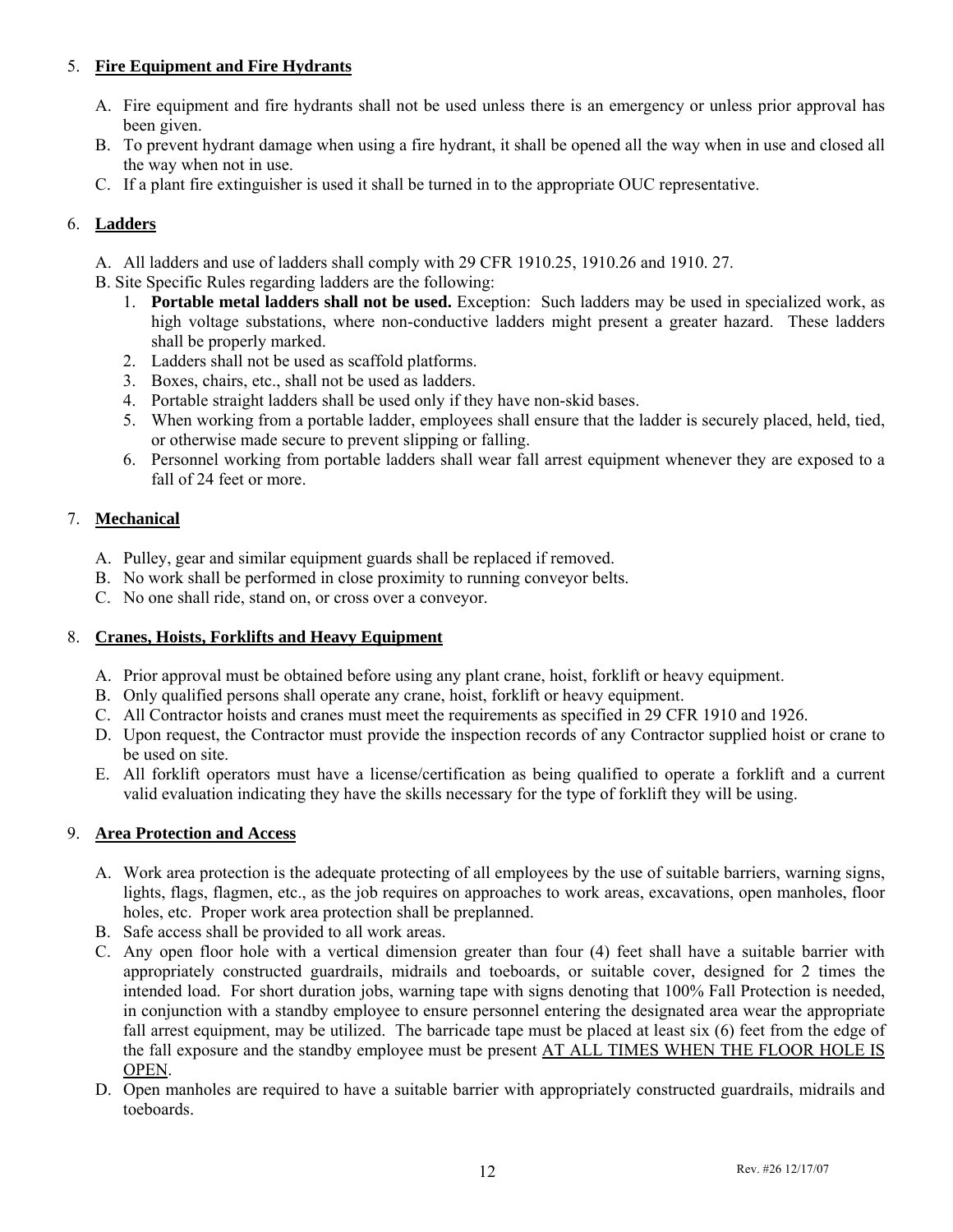E. Any *Leading Edge* type of fall exposure (roof, walkway without handrails etc.) in excess of four (4) feet shall be protected appropriately constructed guardrails, midrails and toeboards. For short duration jobs, warning tape with signs denoting 100% Fall Protection is needed may be used. The barricade tape must be placed at least six (6) feet from the edge of the fall exposure. All personnel entering past the barricade tape must wear the appropriate fall arrest equipment.

#### 10. **Tools and Equipment**

- A. All portable power tools, portable lighting, and other temporary equipment require the use of a Ground Fault Circuit Interrupter (GFCI).
- B. Electrical equipment and tools shall be wired and grounded as required by applicable electrical codes.
- C. Appropriate guarding shall be used on tools and equipment.
- D. Defective tools and equipment must be identified as defective by tagging, marking etc. and may not be used until repaired.
- E. Use of OUC tools or equipment is forbidden unless authorized by the OUC Representative.

#### 11. **Operation and Modification of Equipment**

- A. Contractor employees shall not operate any switch, valve, breaker, etc., unless they receive approval from their OUC representative and the Tagging Authority for the equipment they need to operate.
- B. Contractor employees shall not make any circuit logic, control modifications, or other modification to equipment without approval from the appropriate OUC representative.

## **V. SPECIAL HAZARDS AND WORK CONDITIONS**

#### 1. **Fall Arrest**

- A. Fall arrest equipment shall be properly used when exposed to a fall in excess of six (6) feet, when the use of other fall protection means are not practical. Fall protection shall be provided 100% of the time personnel are exposed to a fall in excess of six (6) feet, with the exception of working from a portable ladder with a fall exposure of twenty-four (24) feet in height or lower. Any time personnel work from a portable ladder in excess of than twenty-four (24) feet, or climb a fixed ladder that has a fall exposure greater than twenty-four (24) feet; the appropriate fall protection measures must be taken. Appropriate fall arrest equipment is considered the following:
	- 1. A full body harness is required for use as part of the fall arrest system. A body belt or a chest harness is not considered proper fall arrest equipment.
	- 2. All lanyards used for fall arrest shall have double locking snap hooks.
	- 3. All lanyards used for fall arrest shall have a shock absorber that limits the arresting force to less than 900 pounds in the event of a fall.
	- 4. Those devices which limit the fall distance in such a manner as to ensure the arresting force does not exceed 900 pounds may be used without a shock absorber (e.g.: retractable lifelines, ladder clamps, etc.).

*Note: Floor Holes and Leading Edge Fall Exposures require fall protection or fall arrest at an exposure of 4 feet.*

B. Additional requirements and information on fall protection may be found in 29 CFR SUBPART M.

#### 2. **LOTO Procedure (Lockout/Tagout)**

A. Stanton Energy Center requires all contractors to comply with 29 CFR 1910.269(d) - Hazardous Energy Control (Lockout/Tagout) Procedures, the SEC LOTO Procedure will be used to ensure the control of hazardous energy.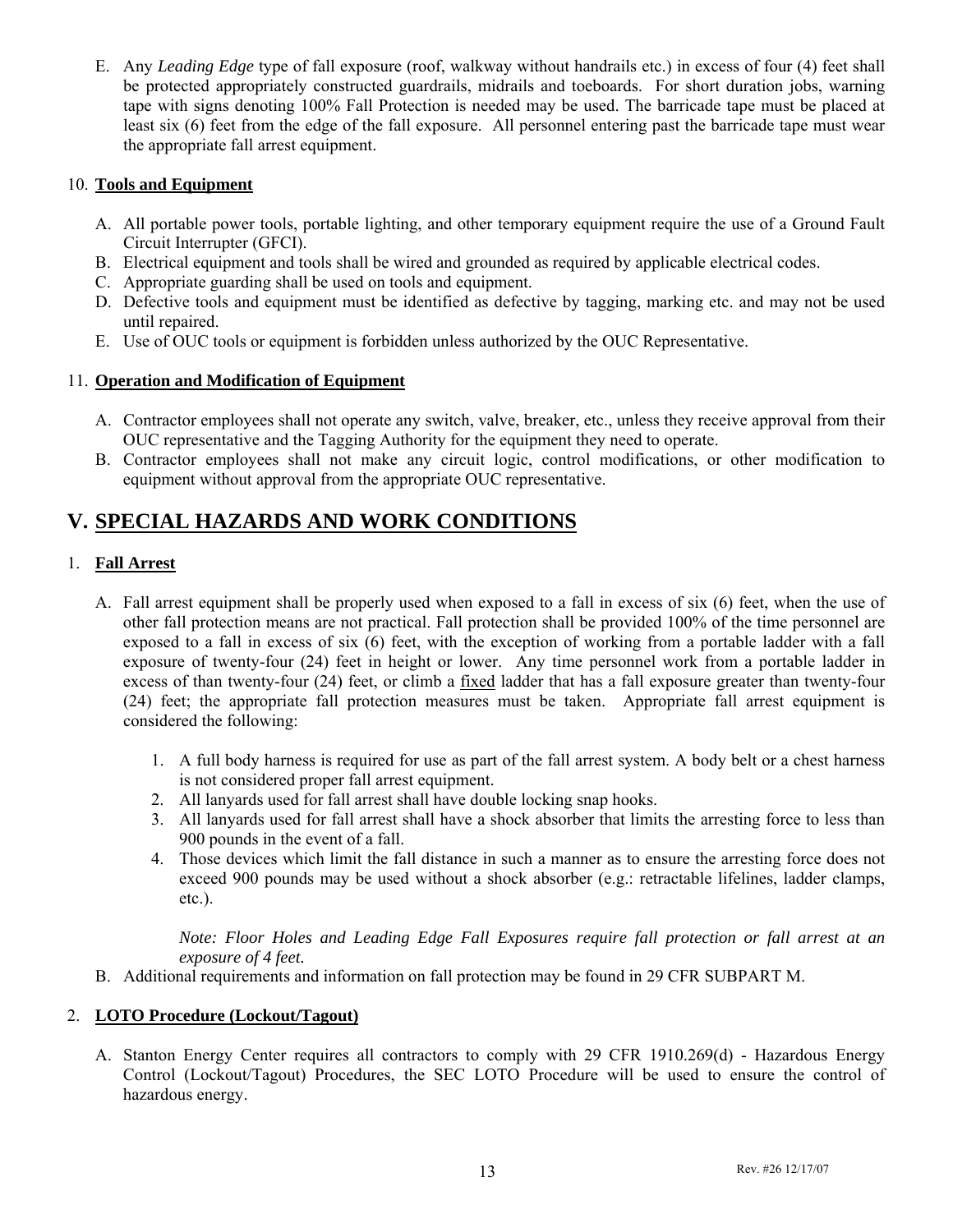- B. No personnel shall work in such proximity to any part of an electric power circuit that he may contact in the performance of the work unless protected against electrical shock. Effective protection is considered to be the following:
	- 1. De-energize the circuit and use of the SEC LOTO Procedure.
	- 2. If the circuit is required to be worked on while energized, it must be guarded by effective insulation or other means and must conform to the guidelines for work performed on energized equipment, as found in 29 CFR 1910.269 and the additional requirements noted in **Paragraph - 3. Exposed Energized Electrical Work** of this document.
- C. Anytime personnel must de-energize or de-pressurize equipment to perform their work safely, the requirements of the SEC LOTO Procedure must be followed. Precautions to relieve, or block, stored energy must also be taken. Examples are, but are not limited to:
	- 1. Capacitors.
	- 2. Pressure trapped in piping or vessels.
	- 3. Spring operated equipment.
	- 4. Hydraulics.
	- 5. Eccentrics
- D. The SEC LOTO Procedure uses three different colored tags for the purposes of preventing equipment from being operated. Violation of any of these tags may cause serious injury or equipment damage. Any contractor employee violating a LOTO Tag will be removed from site.
- E. **Red Tags:** Operations hangs Red Tags to prevent operation of equipment. Equipment that is Red Tagged may only be operated by Operations personnel, and only after approval has been obtained from the Tagging Authority.
	- 1. The SEC LOTO Procedure requires "Blockout" with Red Tags. Blockout is the use of a heavy-duty tiewrap to prevent inadvertent operation of equipment similar in manner to the use of a lock for this purpose.
- F. **Yellow Tags:** Personnel designated as Primary Authorized Employees hang Yellow Tags. Equipment that is Yellow Tagged may only be operated under the authority and by direct communication with, the Primary Authorized Employee.
	- 1. The SEC LOTO Procedure requires "Blockout," or Lockout, to be used with Yellow Tags in compliance with the provisions of the SEC LOTO Procedure. Blockout is the use of a heavy-duty tie-wrap to prevent inadvertent operation of equipment similar in manner to the use of a lock for this purpose. The decision as to which is appropriate, Blockout or Lockout, is the responsibility of the Primary Authorized Person.
- G. A Yellow Tag shall not be placed on equipment that has a Yellow or Red Tag already placed on it, and a Red Tag shall not be placed on equipment with a Yellow Tag or Red Tag hung on it.
- H. **Blue Tags:** When equipment is tagged to prevent injury to personnel, a Blue Tag is hung adjacent to a Red or Yellow Tag by a person designated as a Lead Authorized Person. No equipment may be operated while a Blue Tag is attached to the equipment.
	- 1. Only Lead Authorized Persons may hang OUC/PRBU Blue Tags and perform the other duties assigned this designation in the SEC LOTO Procedure.
	- 2. A Blue Tag shall only be removed by the Lead Authorized Person who hangs the tag, except under the Emergency Release Provisions of the SEC LOTO Procedure.
	- 3. Contractor employees who have been designated as Lead Authorized Persons may provide Blue Tag administration for contractor employees using the provisions of the SEC LOTO Procedure. Only personnel designated by the OUC PRBU Safety & Training Manager may be Lead Authorized Persons. The designation of Lead Authorized Person is based upon successfully passing training requirements and demonstration of the proper use of the SEC LOTO Procedure.
	- 4. Contractors who have no person designated as a Lead Authorized Person will have their personnel work under the Blue Tags of an OUC Representative that has the designation. The OUC Lead Authorized Person will create an Authorized Person Clearance Log. All contractor employees working under the Blue Tags of an OUC Lead Authorized Person shall sign on the Authorized Person Clearance Log before beginning work, and shall sign off of the Authorized Person Clearance Log when the work is complete, or when they will no longer be working on the equipment. The OUC Lead Authorized Person shall not remove a Blue Tag if any signatures are not cleared from (signed off) the Authorized Person Clearance Log.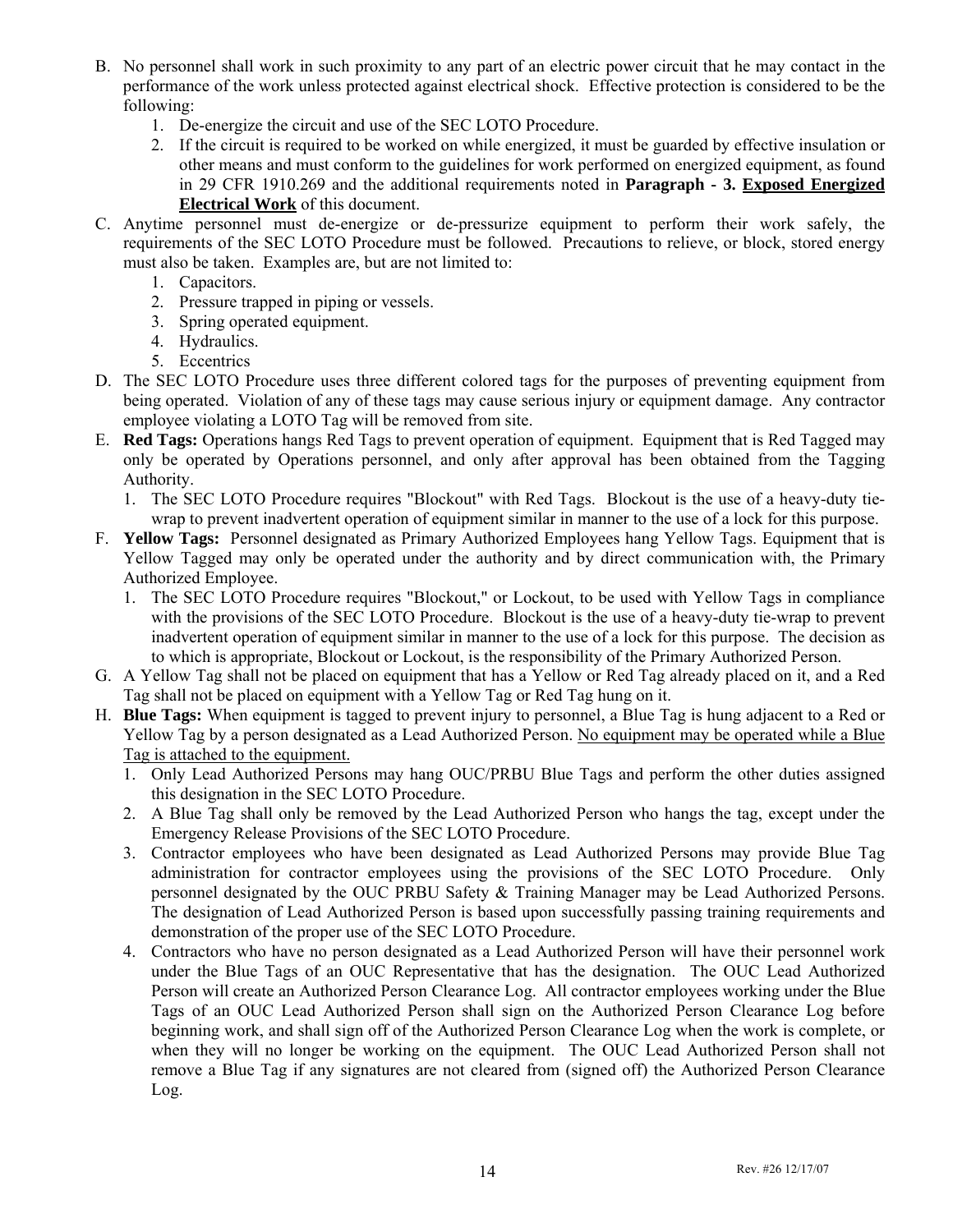- 5. Each contractor employee is responsible for his or her own LOTO device (signature). No person shall sign for another person, work under the signature of another person, or sign off for another person on the Authorized Person Clearance Log except under the Emergency Provisions of the SEC LOTO Procedure.
- 6. When the OUC Lead Authorized Person deems it necessary, they have the authority to require all contractor employees to sign off the Authorized Person Clearance Log at the end of each work shift when contractor employees are leaving the site for the day.
- 7. The OUC Lead Authorized Person has the authority to require the contractor to designate a "Senior Authorized Person". The Senior Authorized Person is responsible to ensure all contractor employees sign on and off the Authorized Person Clearance Log as needed for their protection and provide the completed Authorized Person Clearance Log to the OUC Lead Authorized Person as needed to control hazardous energy.

#### 3. **Exposed Energized Electrical Work**

- A. No employee shall approach or take any conductive object closer to exposed, energized lines or equipment than set forth in **TABLE 1** in this section unless, the employee is *Qualified* as per the definition in 29 CFR  $1910.269$  and the employee is insulated from the energized part(s) using gloves, sleeves, or tools rated for the voltage of the exposed, energized part(s), or the exposed energized part(s) are insulated from the employee.
- B. All personnel performing exposed, energized, electrical work on equipment under the exclusive control of the facility shall barricade unshielded areas and wear the appropriate level of protective apparel (ATPV Rating) within the barricaded area. The distance the unshielded area shall be barricaded shall conform to the following:<br> $50$  volts to 599 volts = 10 feet  $50$  volts to  $599$  volts

$$
30 \text{ volts to } 399 \text{ volts} = 10 \text{ ice}
$$

$$
Constr. The x = 600 \text{ N} \cdot \text{Hz} = 20
$$

Greater Than 600 Volts = 20 feet

 **Note:** Exposed, energized, work on electrical equipment not under the exclusive control of the facility shall conform to the appropriate guidelines and regulations per the authority having control of the equipment.

- C. All electrical protective devices shall meet the requirements of 29 CFR 1910.137 as minimum standard.
- D. Additional requirements may be found in 29 CFR 1910.269.

| AU LIVE-LINE EXPUSURE MINIMUM APPRUAUTI DISTANUE |                                                 |                                                |  |  |
|--------------------------------------------------|-------------------------------------------------|------------------------------------------------|--|--|
|                                                  | <b>DISTANCE</b>                                 |                                                |  |  |
| NOMINAL VOLTAGE PHASE TO PHASE                   | PHASE TO<br><b>GROUND EXPOSURE</b><br>(FT - IN) | PHASE TO PHASE<br><b>EXPOSURE</b><br>(FT - IN) |  |  |
| 50 to<br>1000                                    | AVOID CONTACT                                   | AVOID CONTACT                                  |  |  |
| 15000<br>1100 to                                 | $2 - 1$                                         | $2 - 2$                                        |  |  |
| 15100 to<br>36000                                | $2 - 4$                                         | $2 - 7$                                        |  |  |
| 36100 to<br>46000                                | $2 - 7$                                         | $2 - 10$                                       |  |  |
| 46100 to<br>72500                                | $3 - 0$                                         | $3 - 6$                                        |  |  |
| 72600 to 121000                                  | $3 - 2$                                         | $4 - 3$                                        |  |  |
| 145000<br>138000<br>to                           | $3 - 7$                                         | $4 - 11$                                       |  |  |
| 161000 to 169000                                 | $4 - 0$                                         | $5 - 8$                                        |  |  |
| to 242000<br>230000                              | $5 - 3$                                         | $7 - 6$                                        |  |  |
| 345000 to 362000                                 | $8 - 6$                                         | $12 - 6$                                       |  |  |
| to 550000<br>500000                              | $11 - 3$                                        | $18 - 1$                                       |  |  |
| 765000 to 800000                                 | $14 - 11$                                       | $26 - 0$                                       |  |  |

#### **TABLE 1 AC LIVE-LINE EXPOSURE MINIMUM APPROACH DISTANCE**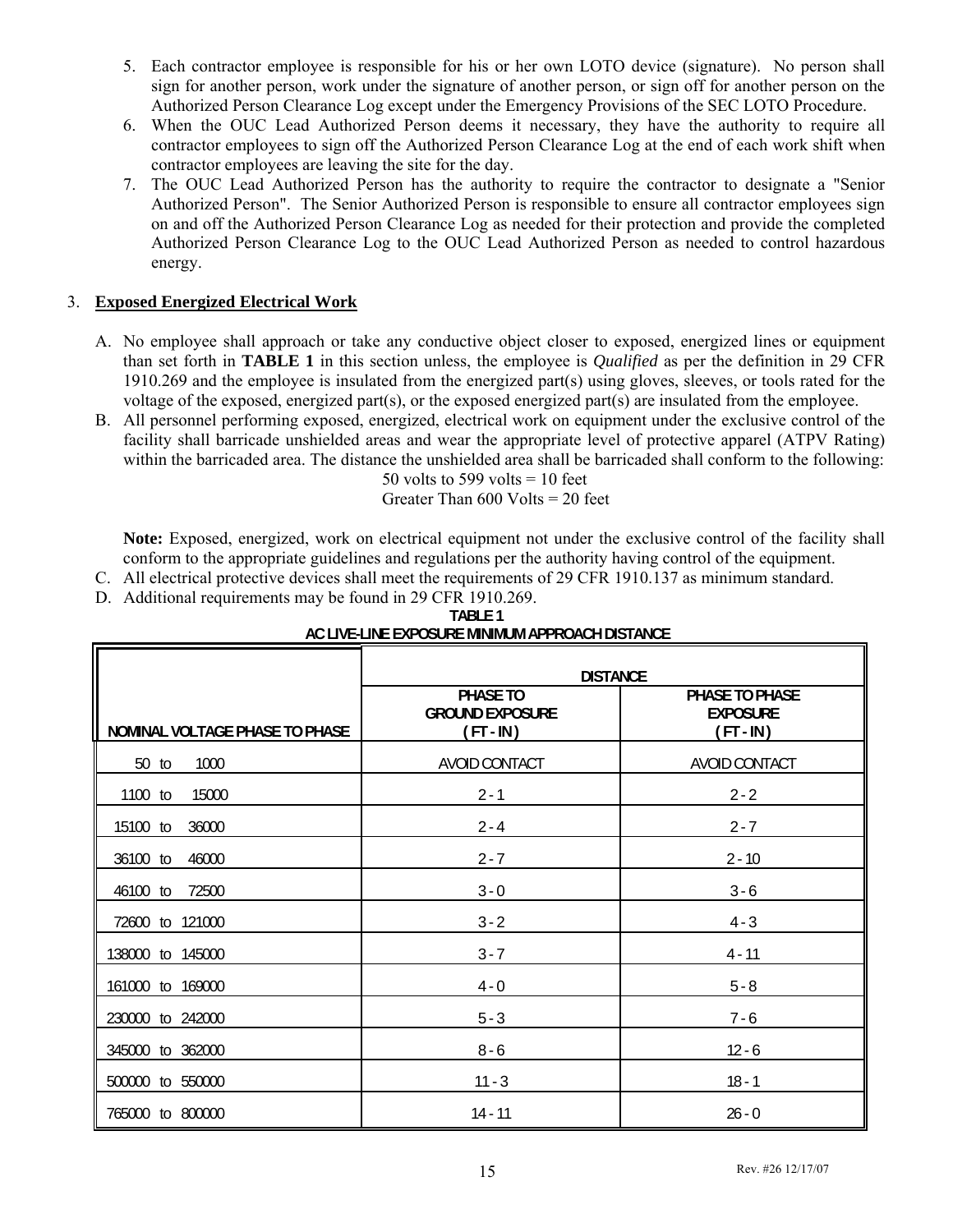#### 4. **Scaffold Requirements**

- A. Detailed regulations on specific types of scaffolding are given in **29 CFR, Part 1926 Subpart L**.
- B. Competent persons as defined by **29 CFR 1926.450 (b)** must be designated to supervise the erecting, moving, dismantling, and alteration of scaffolds.
- C. A Competent Person shall check all scaffolding each shift (prior to use) to ensure it is of sufficient strength and rigidity to safely support the weight of workers and material to which it will be subjected.
- D. The following rules are site-specific requirements for scaffolding and supports.
	- 1. **Scaffolds 4 feet and higher** must have standard guardrails and midrails installed on all open sides and ends of the platform where feasible. If standard guardrails and midrails are not installed on all open sides and ends of the platform, the scaffold must denoted as requiring fall protection using the Yellow Scaffold Tag. Toeboards shall be installed on all open sides and ends of platforms more than 10 feet above the ground or floor unless other precautions are taken for personnel.
	- 2. All scaffolds shall have the appropriate tag hung indicating their suitability for use. Only the competent person in charge of the erection/dismantling of the scaffold may sign the scaffold tag. The scaffold tag shall be signed and dated in the spaces provided on the back of the tag. Any other pertinent information may be written on the back of the tag.
		- a. When any scaffold is incomplete (such as during erection or dismantling) or damaged, the red colored scaffold tag shall be hung appropriately. The front of the red scaffold tag will read as follows:

#### **WARNING-THIS SCAFFOLD IS NOT COMPLETE-DO NOT USE**

In the event a piece(s) of scaffold is damaged it shall be tagged and the reason noted on the back of the tag under the warning header. The damaged piece of scaffold shall be removed from service and placed out of service, with the tag remaining in place, until the scaffold piece(s) is repaired or destroyed.

 b. In the event a scaffold must be built which is unable to have the guardrails and midrails, or has a ladder access with a fall hazard of greater than 24 feet, fall protection shall be used. Any scaffold which requires the use of fall protection shall have a yellow scaffold tag hung appropriately. The front of the yellow scaffold tag will read as follows:

#### **CAUTION-FALL PROTECTION MUST BE USED ON THIS SCAFFOLD**

For those scaffolds which require fall protection only because the ladder access exceeds 24 feet, the competent person shall indicate on the back of the yellow scaffold tag (under CAUTION header) that fall protection is needed only while climbing/descending the ladder access.

 c. Those scaffolds that are complete and meet the proper specifications shall have a green scaffold tag hung appropriately. The front of the green scaffold tag will read as follows:

#### . **ATTENTION: THIS SCAFFOLD WAS BUILT TO MEET PROPER SPECIFICATIONS IT IS SAFE TO USE.**

- d. Any scaffold which is tagged with a green or yellow scaffold tag shall have the tags removed and replaced with a red scaffold tag before any modification may be made which changes the safety status of the scaffold.
- e. Scaffold tags shall be hung at approximately eye level and adjacent to each ladder access. In the event the scaffold does not have a ladder access, the tag shall be placed at each access location where it is easily visible before accessing the scaffold.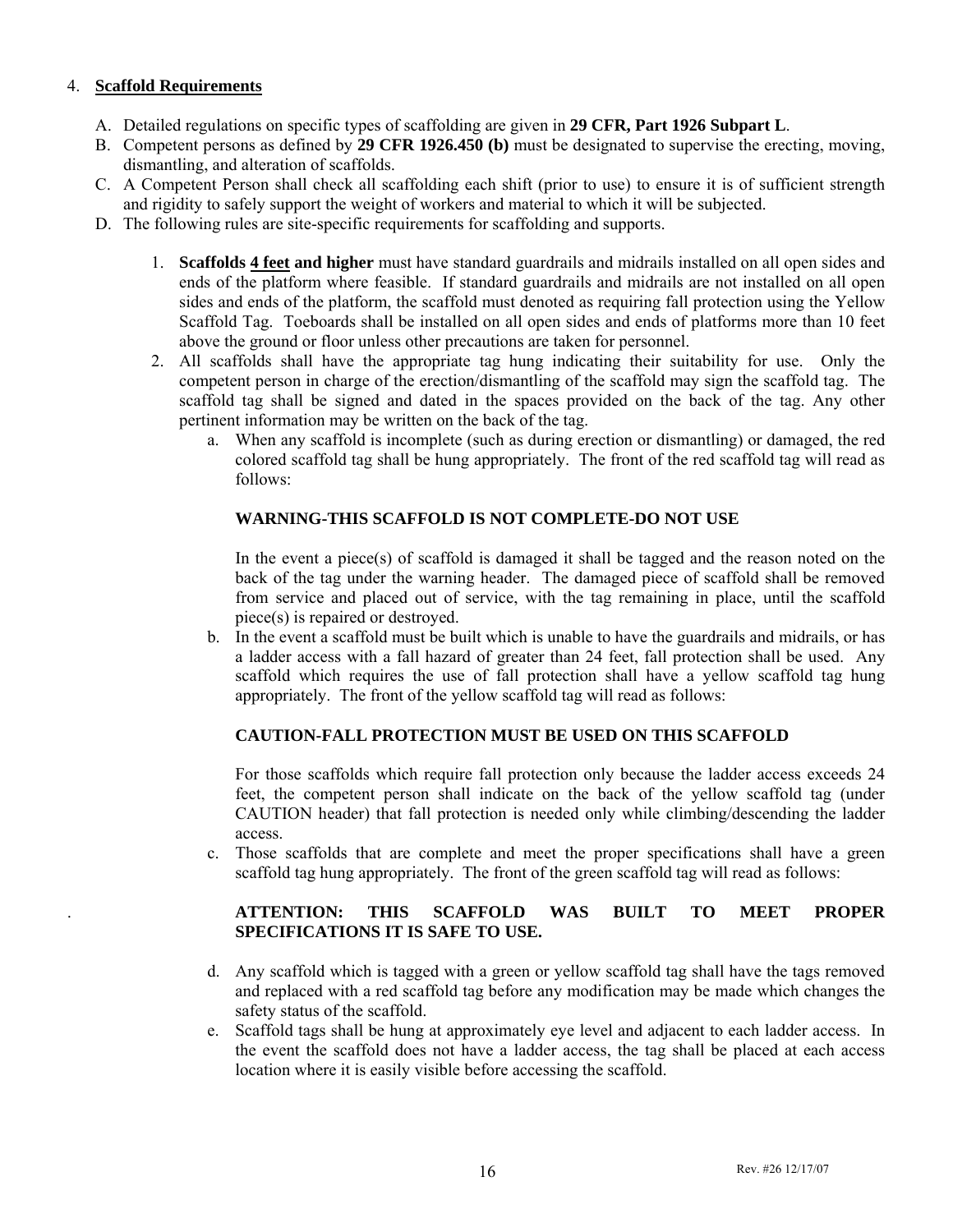#### 5. **Respiratory Protection**

- A. Respirator protection shall be worn when required. The Contractor's Respiratory Program shall meet the applicable O.S.H.A standard for the operation or maintenance to be performed. Upon request, the records of your respirator program shall be provided to OUC for the personnel needing to use respiratory protection. This information must contain, but not be limited to, the following:
	- 1. Training record for the type of respirator to be used.
	- 2. Medical clearance for respirator use.
	- 3. Fit test records for tight fitting respirators requiring a seal on the face.
	- 4. Methods used to determine the change out schedule for respirator cartridges.

The Safety Manager is the Respiratory Program Administrator has final authority on the type and level of respiratory protection used; unless the Contractor provides written authorization to use a different level of respiratory protection from the Contractor's Respirator Program Administrator. The written authorization must include the data and methodology used to determine the level of respiratory protection.

B. Additional information on respiratory protection may be found in 29 CFR 1910.134 and 1910.120.

#### 6. **Confined Space Procedure**

- A. A Confined Space Entry Permit shall be obtained before entering into any confined space. The Confined Space Entry Permit shall be obtained from the appropriate OUC Representative.
	- 1. A confined space is any one of the following areas that employees may need to enter in the course of their work:
		- a. A structure such as a boiler or condenser
		- b. A container such as a tank, drum, sump, vault, or other vessel
		- c. A pipe, ventilation or exhaust duct, sewer, coal silo, mill, manhole.
	- 2. Any structure which was not designed for continuous human occupancy where there may be a lack of oxygen or where potentially explosive, flammable, poisonous, asphyxiant, suffocant, or anesthetic vapors or gases could be present in hazardous amounts. Any structure in which engulfment or entrapment is possible. Confined spaces should be marked; however, lack of proper marking does not relieve personnel of determining if the space requires to be considered as a confined space prior to entry.
- B. Responsibilities:
	- 1. Contractors Representatives: Shall coordinate their requests for a Confined Space Permit through their OUC representative. Unless other arrangements are made through the OUC representative, it is the Contractor's responsibility to assign a qualified person to authorize a Confined Space Permit, as the Person in Charge of the Work, and to provide a rescue plan, the personnel, equipment and/or devices necessary to ensure the requirements of the Confined Space Permit are met.
	- 2. Supervisors: It shall be all supervisors' responsibility to inform their employees of the requirements of the Confined Space Entry Procedure and the hazards associated with working in confined spaces and to initiate disciplinary action for any violation of the procedure.
	- 3. Employees: It shall be all employees' responsibility to abide by the requirements of the Confined Space Entry Procedure.
- C. Personnel required to enter a confined space shall obtain a Confined Space Entry Permit from the appropriate authorized person.
- D. The employee issuing the permit and the employee requesting the permit shall fill out the permit and it shall be posted in a conspicuous location near the entrance to the confined space.
- E. The following items shall be considered and the appropriate actions taken before anyone enters the confined space:
	- 1. The atmosphere shall be tested to determine the oxygen percentage level and the presence of explosive or toxic gases, fumes, or dust.
		- a. Only an approved instrument shall be used. Instruments found not working properly shall immediately be repaired.
		- b. Employees conducting the tests shall be properly trained.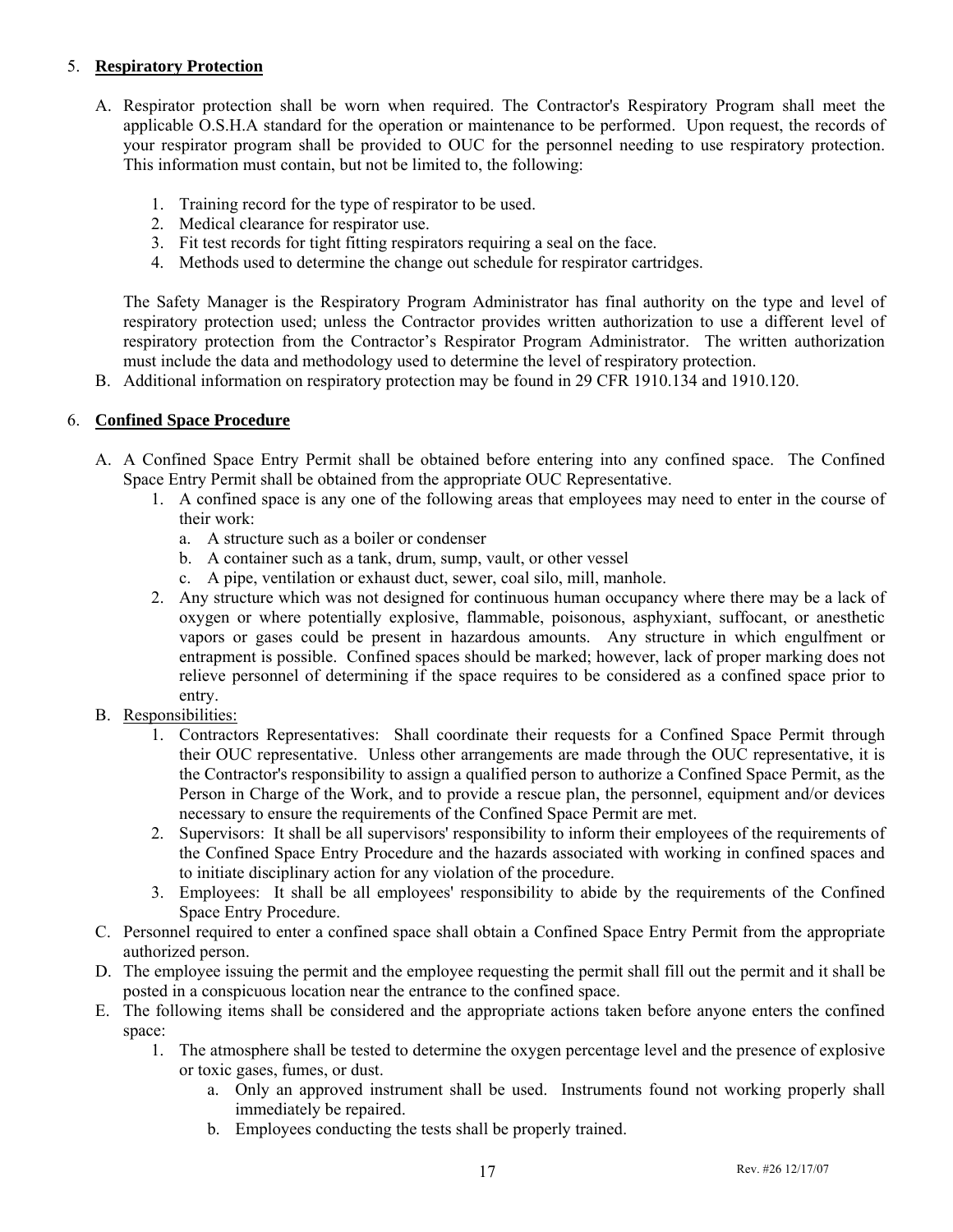- c. All levels of the confined space shall be tested to ensure there are no pockets of hazardous gases, fumes, or oxygen deficient areas.
- d. If long work in the confined space is anticipated, tests shall be conducted periodically to ensure that safe conditions are maintained. A test shall be conducted a minimum of once each shift to ensure the atmosphere remains in a safe condition.
- e. Constant monitoring may be required based on the hazards and the work being performed (i.e., welding, painting, coating, using chemicals). In the Air Quality Control Building constant monitoring for Sulfur Dioxide is required inside the modules and the connecting ductwork while the boiler is in operation.
- F. All test results shall be recorded on the Confined Space Entry Permit.
- G. Detailed requirements for welding in confined spaces are given in 29 CFR, Part 1910.252.
- H. Entry into a confined space with an unsafe atmosphere shall be avoided if at all possible. An employee required to enter a confined space with an unsafe atmosphere shall be equipped with the necessary personal protective equipment. Any entry into a confined space with an unsafe atmosphere requires a consultation with OUC Plant Management and the methods of protecting employees must be agreed upon before work may be performed. Any entry into a confined space with an atmosphere that is Immediately Dangerous to Life or Health (IDLH) requires a Job Hazard Analysis (JHA) and consultation with Plant Management, the Safety Manager or designee.
- I. The confined space shall be ventilated as required to ensure a continuous supply of breathing air to the work area.
- J. The Red Tag or Yellow Tag Procedure shall be used to ensure all equipment and systems that could affect the confined space are rendered inoperative.
- K. If required, the space shall be prepared by isolation, draining, venting and cleaning.
- L. No employee shall enter a confined space unless a standby employee (hole man) is stationed outside the entrance.
	- 1. It shall be the standby employee's responsibility to provide assistance to the employees working in the confined space, and to summon emergency assistance in the event of an emergency.
	- 2. The standby employee shall not enter the confined space or leave the area without being replaced by another employee.
	- 3. It shall be the standby employee's responsibility to keep track of employees entering and exiting the confined space. He/she shall log them in and out on the back of the Confined Space Entry Permit.
- M. The "Person in Charge of the Work" as denoted on the OUC Confined Space Permit shall ensure a rescue plan, rescue equipment and fire equipment are available in the event of an emergency. The rescue plan must indicate the equipment required for extricating personnel in an emergency and must be at the entrance to the confined space under the control of the standby employee with a copy of the OUC Confined Space Permit.

#### **1. If the contractor is providing their own rescue services:**

- a. The name of the response team or person(s)and their response time must be indicated on the Rescue Plan. The response time must be no longer than four minutes for the rescuer(s) to respond to the scene.
- b. The availability of rescue services for each shift that entry occurs in the confined space must be denoted on the Confined Space Permit in the appropriate location.
- c. The OUC Representative must be notified each shift entry occurs that the contractor is providing their own rescue services for the confined space.

#### **2. If OUC is providing rescue services:**

- a. There must be an OUC approved Rescue Plan and there must also be a OUC Rescue Checklist for use by the OUC Emergency Response Team at the entrance to the confined space under the control of the standby employee.
- b. Any deviation(s) from a OUC approved rescue plan must be approved by the OUC Representative.
- c. Any confined space that must be entered for which there is not a OUC pre-approved rescue plan requires a plan to be written and approved by the Safety Division before entry is allowed.
- d. In cases where there is not a Safety representative available, the OUC Representative and a OUC Confined Space Qualified ERT member may authorize the deviation to the Rescue Plan or write a new rescue plan.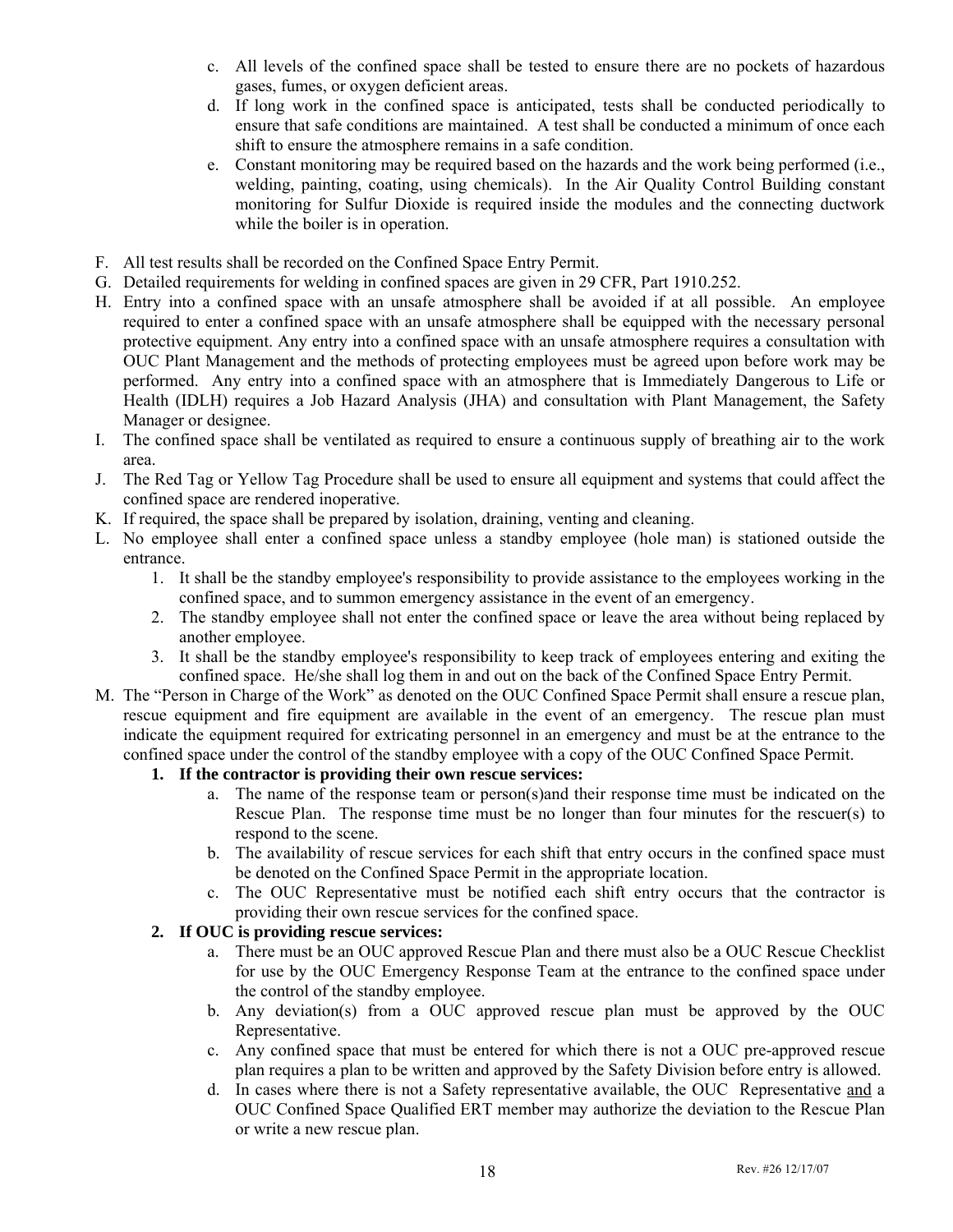- e. To ensure OUC ERT Confined Space Rescue Services are available, the Person in Charge of the Work shall call the OUC Representative, and verify the availability of rescue services and denote it in the appropriate space on the Confined Space Permit.
- N. A communication system shall be preplanned to include communications between the standby person and employees inside the confined space, and a method to call for emergency assistance.
- O. Safe access to the confined space shall be maintained at all times.
	- 1. If the confined space is entered by a ladder, the ladder shall remain in place and shall be fastened in a firm position while employees are inside the confined space.
	- 2. If possible, all cords, hoses, leads, etc., shall be routed through an entrance other than the employee access into the confined space.
- P. All electrical equipment used shall be properly grounded. GFCI protection is required for use with portable lighting and portable power tools used in confined spaces.
- Q. To prevent the latching of self-locking doors or hatches while employees are working inside a confined space, the locking devices shall be made inoperative before employees enter.
- R. No work activities that cause or produce open flames, such as welding, shall be performed without a Welding and Cutting Permit.
- S. Electric welding, gas welding, cutting, or any other hot work, shall not be performed on the interior, exterior, or near the openings of any confined space that may contain flammable or explosive vapors until the confined space has been properly cleared.
- T. Compressed gas bottles other than compressed air shall not be allowed in a confined space.
- U. All entryways deeper than five (5) feet vertically require a mechanical device (e.g., Tripod) for emergency extrication to be in place at all times while personnel are in the Confined Space.
- V. After the permit has been hung, but before any employee enters the confined space, a pre-entry briefing with all employees required to enter the confined space shall be conducted by the person in charge of the work. The briefing shall cover all the items required to safely enter the confined space and the hazards associated with working in confined spaces.
- W. When the work in the confined space is complete, the person that requested the permit shall ensure all personnel and equipment are out of the confined space. They shall then sign off on the permit and turn it in to their supervisor. The supervisor shall turn it in to the Safety Coordinator or their OUC representative.
- X. Failure to follow the guidelines of the confined space procedure may require work to stop until the correct procedures are followed. The determination as to who is responsible for the cost of a work stoppage will be determined by the OUC Representative and Contractor Representative.

#### 7. **Welding and Cutting/Hot Work**

- A. A welding and cutting/ hot work permit is required whenever welding, cutting or heating is done. Welding and cutting permits shall be coordinated through the appropriate OUC representative.
- B. When welding or cutting in elevated positions, precautions shall be taken to prevent sparks and hot metal from falling on people and equipment below. Walls, roofs, ceilings, pipes, tanks and partitions shall be assessed to determine if welding or cutting on them will cause a fire due to conductive heat, radiated heat or sparks from the hot work process. Conveyors and ductwork shall be considered when performing welding, cutting or other hot work that might carry sparks or otherwise cause a fire at a distant location. The conveyors or ducts must be protected, or shut down to prevent fires due to the welding, cutting or hot work if is determined the work may cause a fire. The person requesting the permit or the OUC Representative shall notify the appropriate Operations Area Supervisor when beginning work, and at the end of each shift that the day's hot work has concluded until the hot work being performed under the permit is complete.
- C. Welding screens shall be used while working next to other employees or walkways and stairways.
- D. Suitable fire extinguishing equipment shall be immediately available at all locations where welding and cutting work is being performed.
- E. A fire watch shall be provided during and after the work is completed to ensure no fire hazards exist. The minimum length of time for a fire watch is 30 minutes, however, based upon the determination of the OUC Representative, the fire watch may be required for up to an hour.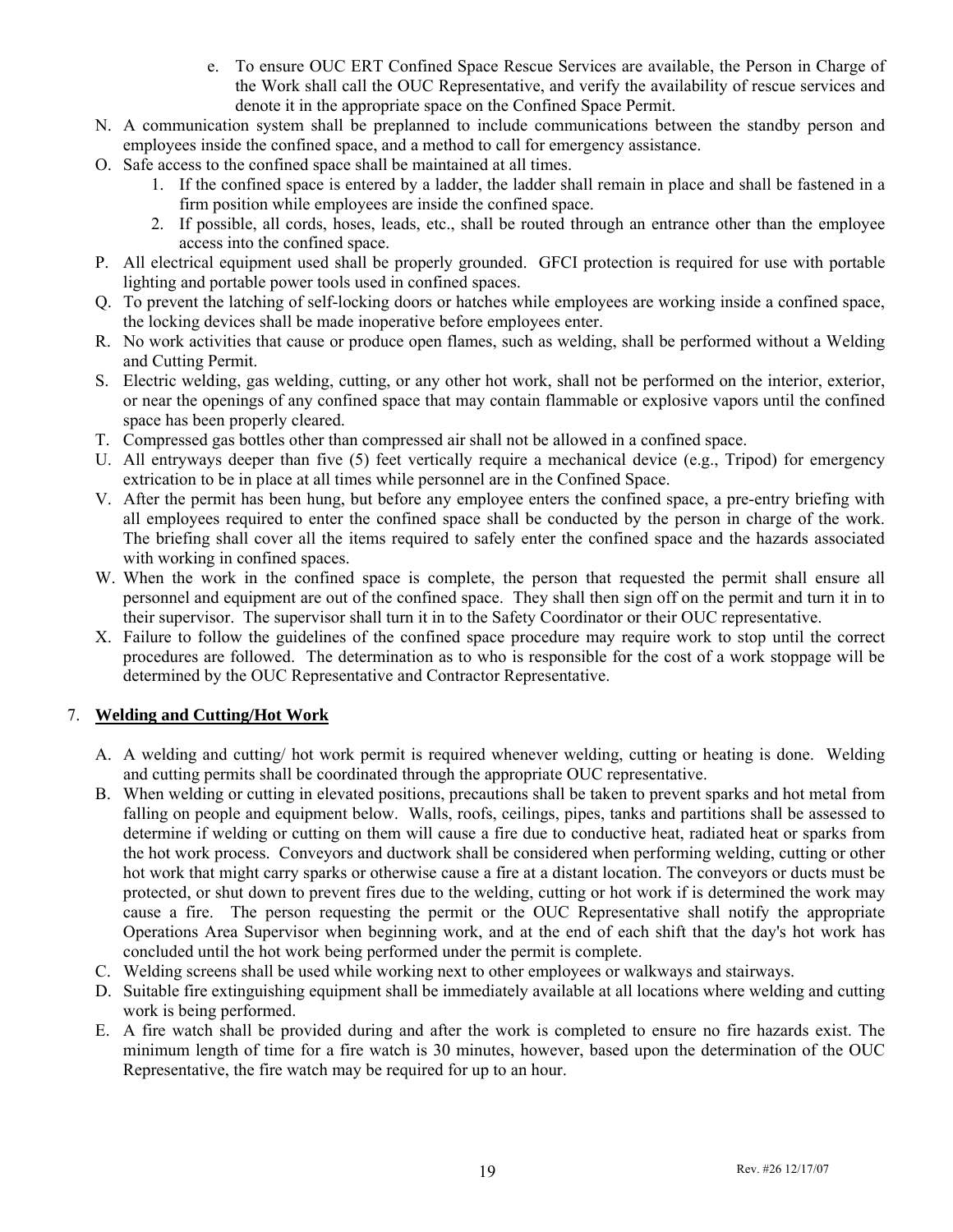#### 8. **Trenching and Excavations**

- A. Before any work is started, all underground structures and utilities affected by the work shall be located and marked. A map or drawing of the proposed excavation or trenching and any obstructions must be reviewed by all personnel involved in the trenching or excavation and agreement reached as to the methods used to ensure no underground utilities or structures are damaged during the process of the excavation or trenching.
- B. All excavations 5 foot or deeper shall be shored or sloped in accordance with Federal, State and local standards.
- C. All excavations 4 feet or deeper shall have a ladder for access into the excavation with no more than 25 feet of travel in any direction.
- D. Spoil piles shall be kept a minimum of 2 feet from the edge of the excavation.
- E. The soil type on site is to be considered Type C for excavations and trenches.
- F. All excavations or trench operations shall be inspected and supervised by a "Competent Person" as designated in 29 CFR 1926 Sub Part P - Excavations.
- G. Further information on the requirements for excavations and trenching can be found in 29 CFR 1926 Sub Part P - Excavations.

#### 9. **Process Safety Management**

- A. OUC has some systems which are covered by **29 CFR 1910.119 Process Safety Management of Highly Hazardous Chemicals**:
- B. In accordance with 29 CFR 1910.119 (h) (1) (Process Safety Management), the Orlando Utilities Commission is required to review the safety performance and safety program of contractors who perform maintenance or repair, turnaround, major renovation, or specialty work on or adjacent to systems that are covered by the standard as part of the evaluation used to determine the award of contracts. In order for your company to be evaluated for award of the contract, a completed, signed and dated **Contractor Safety Evaluation** form must be submitted along with a copy of the contractor's Experience Modification Rate (EMR) on Insurance Company Letterhead. Failure to submit the Contractor Safety Evaluation will remove the Contractor from the qualified contractor/vendor list and the contractor will not be eligible for award of the contract.
- C. All contractors awarded work that is on the systems covered by the Process Safety Management Standard shall provide documentation that all employees have received training in the potential fire, explosion, or toxic release hazards related to his/her job and the process and the applicable provisions of the emergency plan. The documentation shall include the identity of the contract employee, the date of the training, and the means used to verify that the employee understood the training. In addition, a Job Hazard Analysis (JHA) is required for all work on systems covered by the Process Safety Management Standard and the JHA must be reviewed by all personnel involved in the work prior to the work beginning, and as needed, during the progress of the work. Any modification to the JHA during the job must be approved by the senior contractor supervisor on site and either the OUC Safety Manager or their designees.
- D. All contractors awarded work that is on the systems covered by the Process Safety Management Standard shall report any injuries or illness related to work in the process areas immediately and shall provide an injury and illness log on a weekly basis to the Safety Manager.
- F. All contractors awarded work that is on the systems covered by the Process Safety Management Standard shall comply with all other pertinent provisions of 29 CFR 1910.119 that are not mentioned in this document.

#### 10. **Commercial Diving Operations**

- A. All diving operations shall conform to the non-diving safety procedures contained in the Contractor Orientation.
- B. The OUC Area Supervisor on duty shall be made aware of each days planned diving activities.
- C. Diving operations will be supervised by an OUC representative.
- D. Any diving operation taking place at the intake of a pump or pumps shall be a surface supplied air dive with helmet and shall meet all requirements as outlined in 29 CFR 1910.425.
- E. An operational 2-way voice communication system shall be used for all dives.
- F. Communications shall be checked at least each 3 minutes. A correct response from the diver is required to continue the dive.